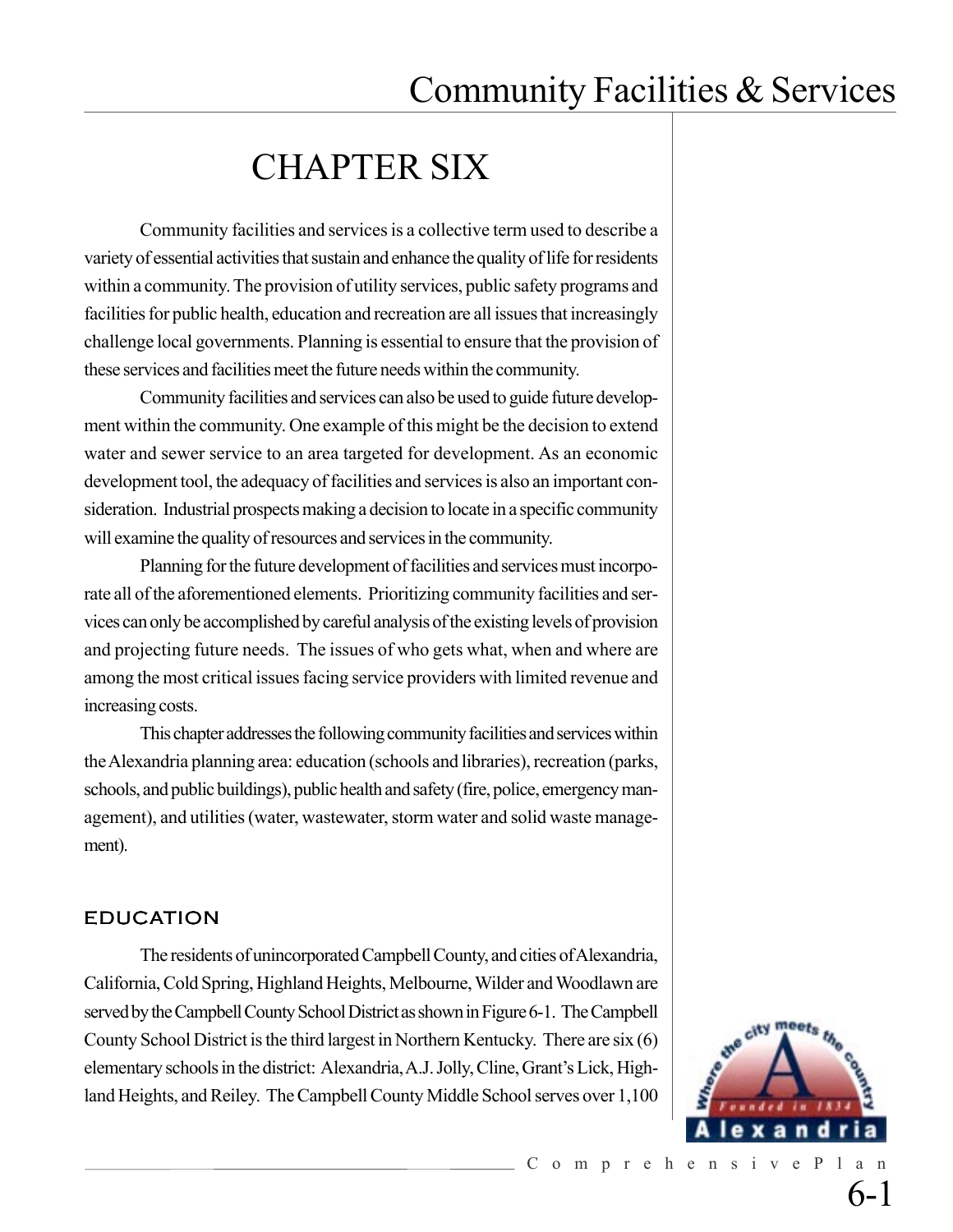students in 6th to 8th grade and Campbell County High School serves over 1,400 students in grades 9th through 12th. Each school is managed by site based decision-making councils (SBDM). The school district employs over 700 people and has a working budget in excess of \$22 million. Building renovations are completed on a continual basis. Table 6-1 provides an inventory of the existing public school facilities serving Campbell County and the City of Alexandria. Four (4) of the schools within the Campbell County School District are located within the City of Alexandria Planning Area; two (2) elementary schools, one (1) middle school and one (1) high school. In addition to the schools within the public school district, St. Mary's Elementary, Bishop Brossart High School and C.E. McCormick Area Technology Center are also located in the city. Figure 6-4 in the recreation section of this chapter shows the locations of these schools. It is important to note that A.J. Jolly and Alexandria Elementary Schools will be consolidated in August of 2005. Students from these schools will attend the Campbell County Elementary School to be built to the south of Grandview Drive adjacent to the "AA" Highway. This property has recently been annexed into the City of Alexandria.

Figure 6-2 details the enrollment rates for the Campbell County School district for the past five years (98-99, 99-00, 00-01, 01-02, 02-03). Typically this information is presented by showing enrollment rates and percentage of change by school. Overall, the school district has experienced a 2.08% decrease in enrollment over the past five (5) years. Cline Elementary School had the largest numeric increase (33 students) in enrollment, while the Campbell County Day Treatment Center had the largest percentage increase (91.67%).

The Campbell County High School dropout rate for the 2002-2003 school year was 1.6% which was lower than the state overall (2.6%) for this same period**.** Of the high school graduates of the 2002-2003 school year, 55% went to college, 0.9% went into the military, 21.4% went into the workforce, 10.6% students went to Vocational/Technical Training, and 6.5% into work and part time school. Only 5.6% of students graduating in 2002-2003 were considered to be "not successful". The school district average pupil/teacher ratio was 17 to 1. The State average for the same time period was slightly lower at 16 to 1.

In addition to those schools within the Campbell County School District there are fourteen (14) parochial or private schools within the community. Of these schools, two (2) are located within Alexandria City limits. St. Mary's Elementary School is located on Jefferson Street and Bishop Brossart High School is located on Grove and Jefferson Streets. Table 6-2 provides general information about these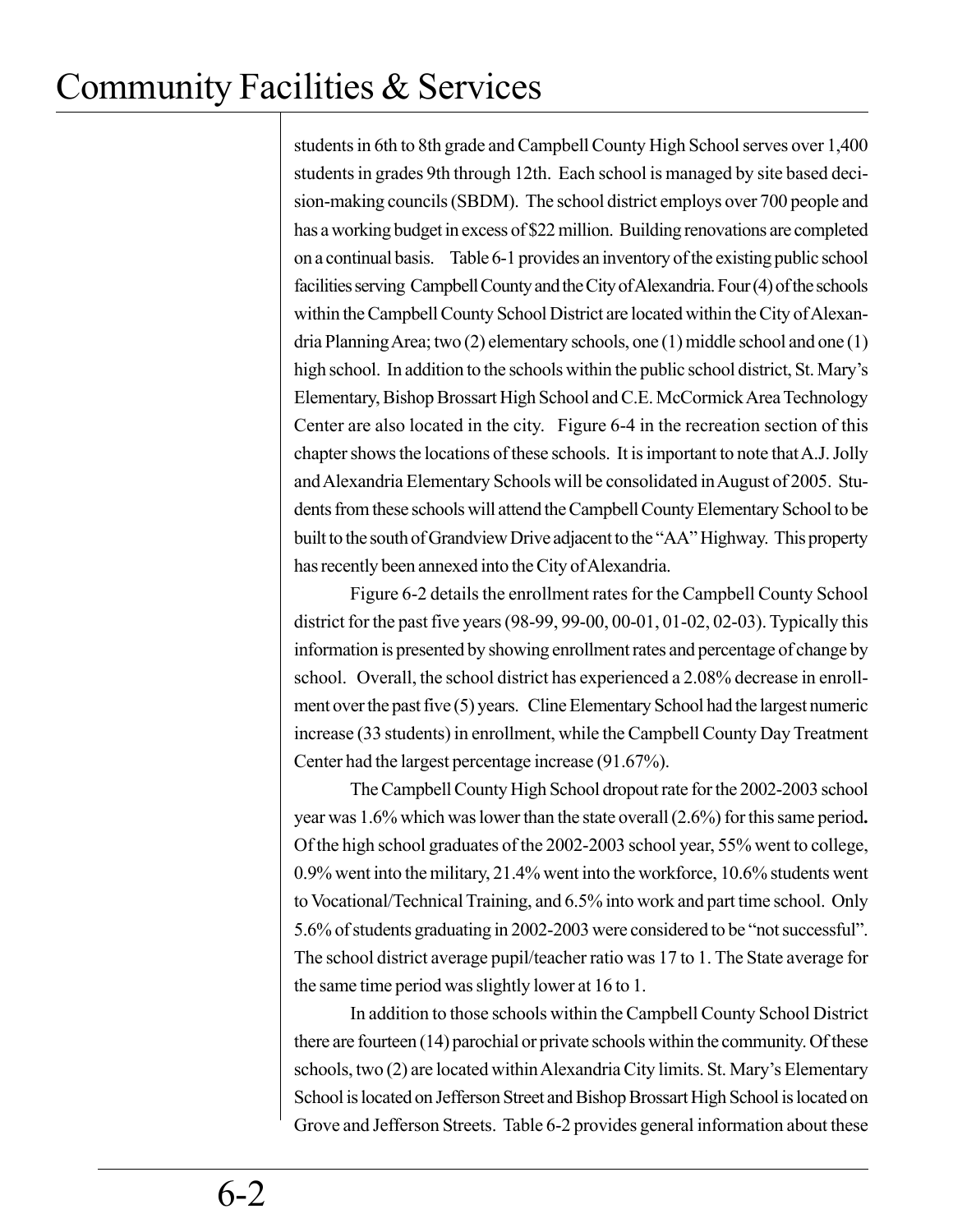schools. It is important to note that the two (2) schools are currently in the process of making improvements or planned expansions. Bishop Brossart is currently in the process of obtaining permits to begin construction of Phase IV of their improvement plan which includes construction of a gym, three (3) additional classrooms, fine arts center, library, chapel, media center and auditorium. In conjunction with Bishop Brossart, St. Mary's is also in the process developing an outdoor sports complex which will add two (2) soccer fields, a track, and grand stand area.

### AREA COLLEGES AND UNIVERSITIES

Although there are not any colleges or universities in the City of Alexandria, there are twenty-six (26) places of higher education within sixty (60) miles. In addition, Vocational-Technical Training is available at seven (7) locations convenient to residents of the city and county. These Kentucky Tech secondary schools (Sec), called Area Technology Centers (ATC), are operated by the Cabinet for Workforce Development. Other secondary schools are operated by public school districts. The post-secondary (P/S) schools, called technical colleges, are governed by the Kentucky Community and Technical College System (KCTCS). Tables 6-3 and 6- 4 list the area colleges, universities and Kentucky Tech Schools.

### PUBLIC LIBRARY SERVICE IN CAMPBELL COUNTY

Campbell County and the City of Alexandria are served by three (3) branches of the Campbell County Public Library System. The libraries are located in Cold Spring, Ft. Thomas and Newport. An updated inventory of these facilities is presented in Table 6-5. Several changes have occurred in the Campbell County Library System since the 1999 update of the Comprehensive Plan. The most notable of these changes was the relocation of the Newport Branch of the library from 4th Street to 901 East 6th Street in May 2004.

All branches of the library observe the following hours:

Monday-Thursday 9am-9pm Friday 9am-6pm Saturday 9am-5pm Sunday Closed

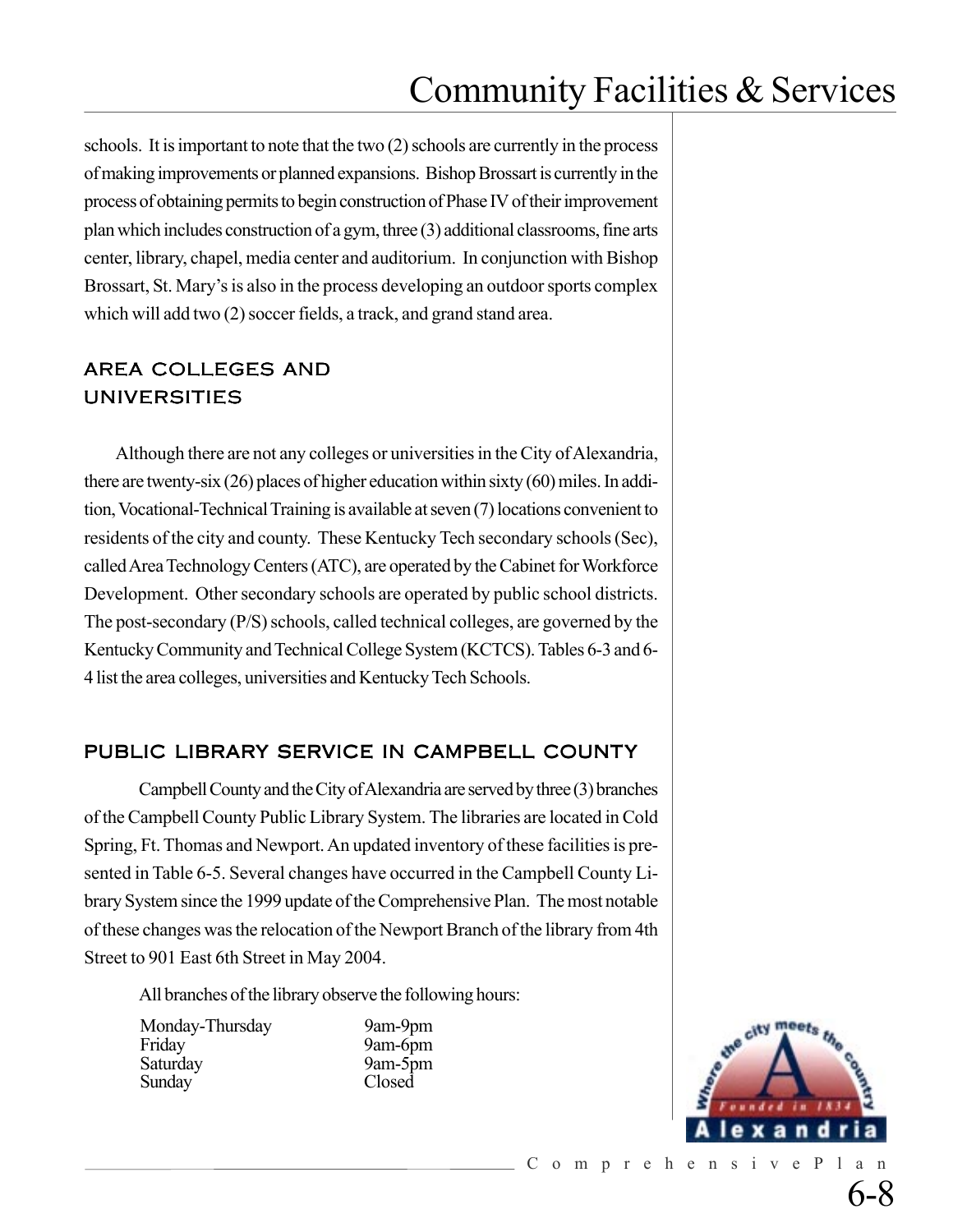Book drops are located at all branches and are open twenty-four (24) hours per day. Any materials borrowed at one branch may be returned at any other branch of the Campbell County Public Library. However, all materials borrowed from the Campbell County Public Library are subject to daily fines as follows:

| Adult books, Audiobooks, Music CDs | \$10 per day    |
|------------------------------------|-----------------|
| Children's Books                   | $$.05$ per day  |
| Software and Videos                | $$1.00$ per day |

It is important to note that Campbell County Library patrons have access to 1,400 libraries participating in the Southeast Library Network through the Interlibrary Loan Department. Free internet service is also available at all branches with basic technology classes also being offered. In addition, each branch of the Campbell County Public Library has a Kentucky section of books, the majority of which focus upon local history. In addition, each branch of the library collects materials specific to the communities it serves. For example, the Newport Branch houses a collection of Newport City Directories dating from 1845 to the present.

The Campbell County Public Library Outreach Department offers a variety of services to enable Campbell County residents access to the library's resources. The library operates a Home Delivery Service where books are delivered to residents who are unable to visit the library due to permanent or temporary illness and/ or disability. Deposit collections are delivered on a rotating schedule to nursing home and adult day care facilities in the county. In addition, a large variety of Bifolkal kits are available through the Kentucky Department of Libraries and Archives for nursing homes and retirement groups for programming with older adults. Eligible patrons of the Campbell County Public Library are also registered for the Talking Books Program through the Northern Kentucky Talking Book Library. The library outreach department also coordinates the Book Buddy Program which provides volunteer opportunities for those willing to give four (4) hours per month helping others gain access to library materials.

As detailed in the 1999 Comprehensive Plan, the Campbell County Library has been successful in improving facilities and services. However, based upon the projected population growth and potential future residential development, it may be necessary for the library system to consider the reestablishment of a branch library within the Alexandria planning area to better serve residents in the city and southern portion of Campbell County. The five (5) year plan for the Campbell County Li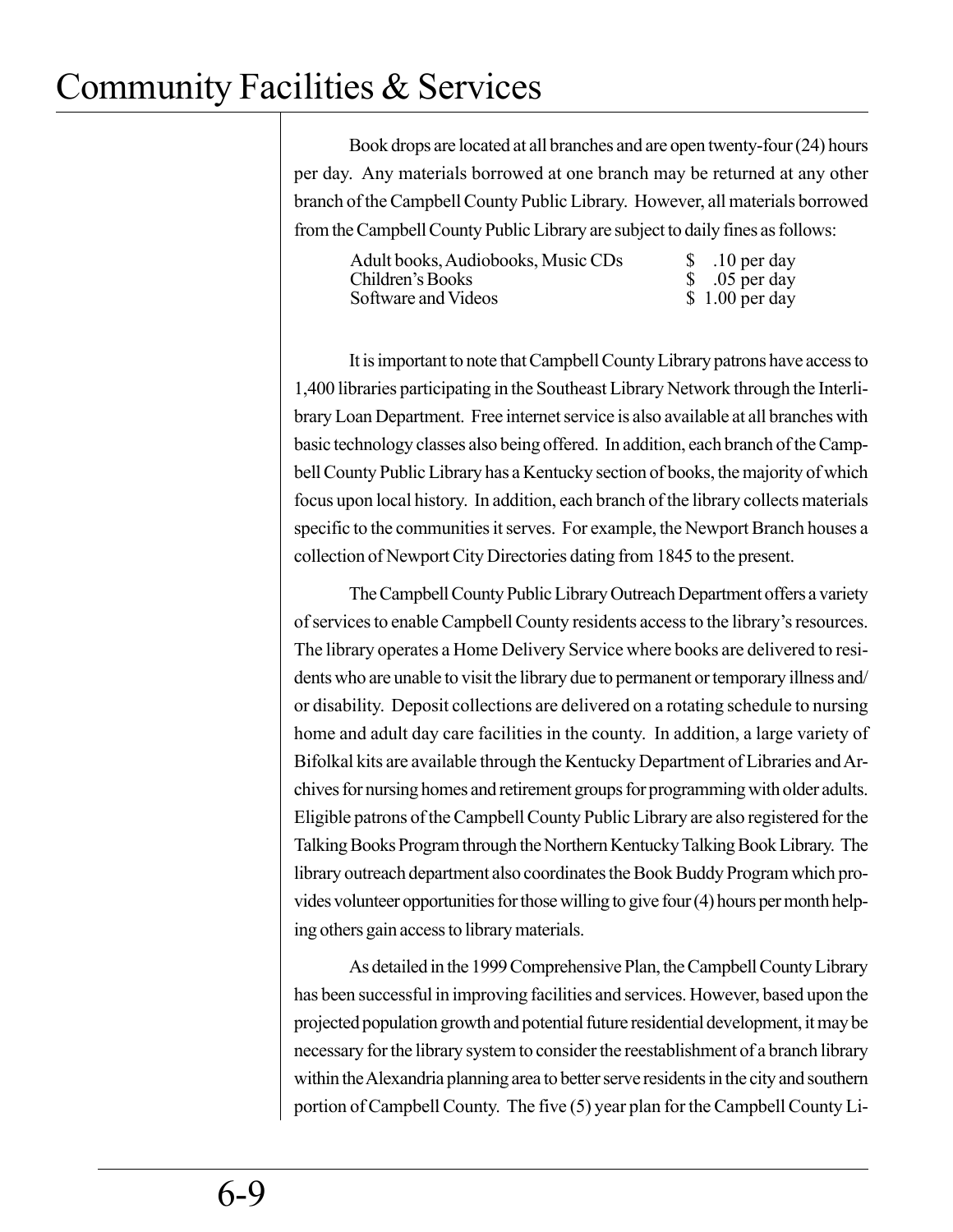brary currently includes the construction of a new facility in Alexandria in order to serve southern Campbell County in the Spring of 2009. In the short term, the library has plans to renovate the Cold Spring Facility beginning January 2005.

In addition to the library facilities available to residents from the previously described sources, the W. Frank Steeley Library at Northern Kentucky University is also open to the public. The original building, completed in 1975 and renovated in 1995, was named for the first President of Northern Kentucky University. The library, located in the center of the campus, permits the use of its facilities by the general public with a Campbell County Library card. The library houses general reference, media, periodicals, and microform collections, Special Collections & Archives, and the Learning Resource Collection which contains materials in support of the teacher education program. It is also a large government depository for many federal and Kentucky state documents. Departments include Research and Instructional Services, Interlibrary Loan and Document Delivery, Systems, and Technical Services. Staff for the NKU facility includes 16 librarians, 21 supportstaff and 50 student employees.Collection information for the 2002-2003 year is as follows:

| <b>Volumes</b>             | 285,029   |
|----------------------------|-----------|
| <b>Bound Periodicals</b>   | 18,797    |
| <b>Current Periodicals</b> | 1,488     |
| <b>Computer Files</b>      | 744       |
| Microforms                 | 1,482,984 |
| Scores                     | 8,430     |
| Sound Recordings           | 1,321     |
| <b>Videos</b>              | 902       |
| <b>Visual Materials</b>    | 4,512     |
| <b>Total Circulation</b>   | 101,746   |

It is important to note that the library's databases are automated, which enables cataloging and searching for data by computer.



6-14

ComprehensivePlan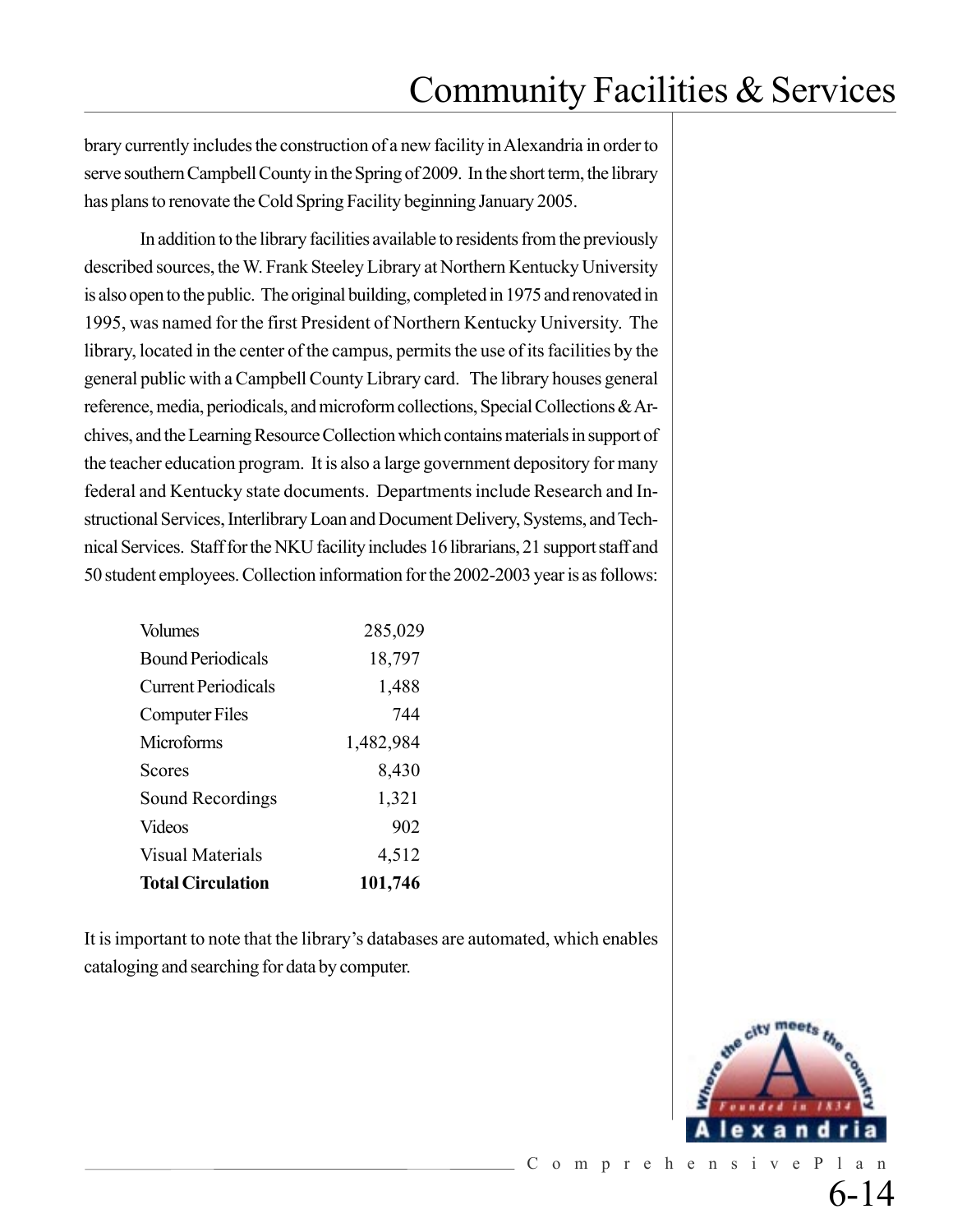## RECREATION

Leisure and recreation are increasingly important elements contributing to the overall quality of life in a community. Unlike other community facilities discussed in this chapter, the provision of recreational facilities and programs is not always viewed as essential. Therefore, securing public funds can often be difficult. However, planning for parks, recreation and open space is important for the following reasons:

1. It encourages multi-modal activities through the development of low impact, non-consumptive use transportation patterns (i.e. walking, bicycling).

2. Open/Green spaces enhance the aesthetic appearance and value of a community.

3. Encourages wellness activities and provides a means for these activities.

4. To provide uninterrupted and safe pedestrian movement between parks, neighborhoods, schools, etc.

5. Protection of the integrity and quality of disappearing resources (significant open spaces, natural habitats, natural drainage, views and vistas).

6. To link recreational components together (through greenways and multi-modal transportation systems) to form a cohesive park, recreation and open space system.

7. Improves the quality of development by emphasizing harmony with the natural environment.

8. Increases the city's appeal as a tourist destination.

9. Encourages greater community involvement and other forms of volunteering.

10. Enhancement of a community's quality of life (and property values).

In February 2002, Brandstetter Carroll Inc. completed the *Campbell County Parks and Recreation Master Plan*. The purpose of the plan is to provide direction to the Fiscal Court, County Administration and staff, Planning Commission ,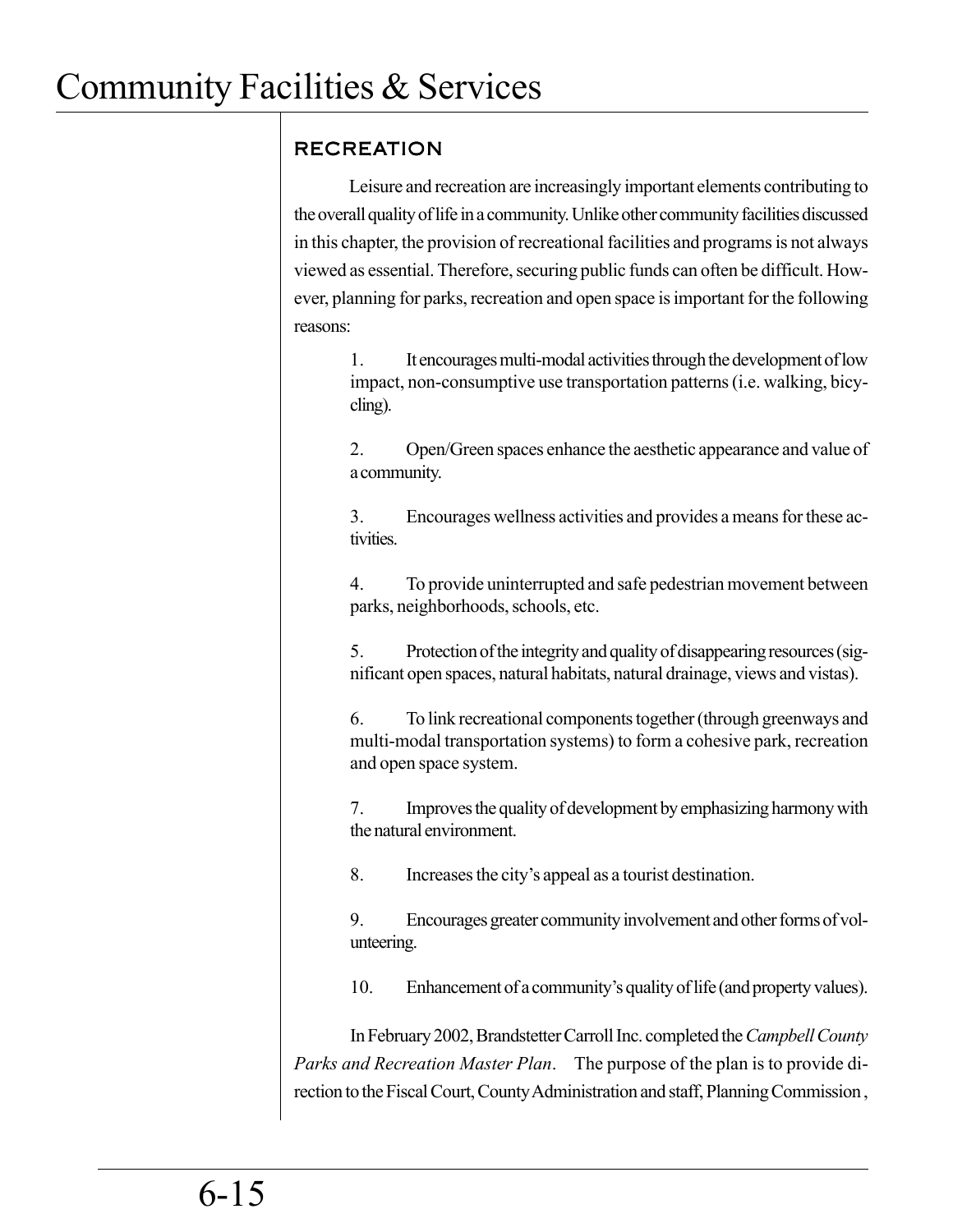Park and Recreation Department and others in managing the improvement and growth of parks, recreation, open space, and leisure opportunities for all Campbell County Residents. The plan states that Campbell County currently has 999 acres of park land that is developed for park use at five (5) parks. In addition, twelve (12) school sites and forty-seven (47) city parks also provide recreational opportunities. These facilities are shown on Figure 6-3 which depicts existing and proposed parks for the county and also listed in Table 6-7. This table provides an inventory of all public and private recreational facilities including those located at county schools.

As can be seen by reviewing Table 6-7 and Figure 6-3, the residents of the City of Alexandria have three (3) major recreational facilities available to them within city limits in addition to those that the school district provides and the Calvin Perry Family Life Center. The Alexandria Community Park located on Alexandria Drive is the only public park in city limits. It is owned by the City of Alexandria and is currently the focus of improvement efforts by the Alexandria Park Committee who are currently implementing their five (5) year improvement plan. The two (2) other recreational areas in the city are the Alexandria Fairgrounds and the VFW Ballfield. Both are privately owned. The Alexandria Fairgrounds, located on Alexandria-Four Mile Road, is the site of the Alexandria Fair and Horse Show. The fair and horse show has been an annual event in the city for 142 years. The official birthday of the fair is June 7, 1856. This date also corresponds with the day that the Agricultural Society organized itself into a corporation. Finally, the third recreational facility located within the city is the VFW Ballfield which is located between U.S. 27 and Spillman Road.

Other recreational facilities identified in the planning area are the Bob White Club located in the county on Licking Pike, Knights of Columbus, Campbell County Game and Fish, and Tri-City Sportsman Club. The Bob White Club is a privately owned facility that encompasses approximately 94 acres. Activities available are archery, camping, fishing, swimming and trap shooting. It is also important to note that the Campbell County Extension District entered into a lease agreement with the Campbell County Fiscal Court for use of approximately fifty (50) acres of A.J. Jolly Park property for the study of air, soil, water, wildlife, forestry, and agriculture. This area, known as the Campbell County Environmental Education Center, is operated by the Campbell County Extension Service and administered through the University

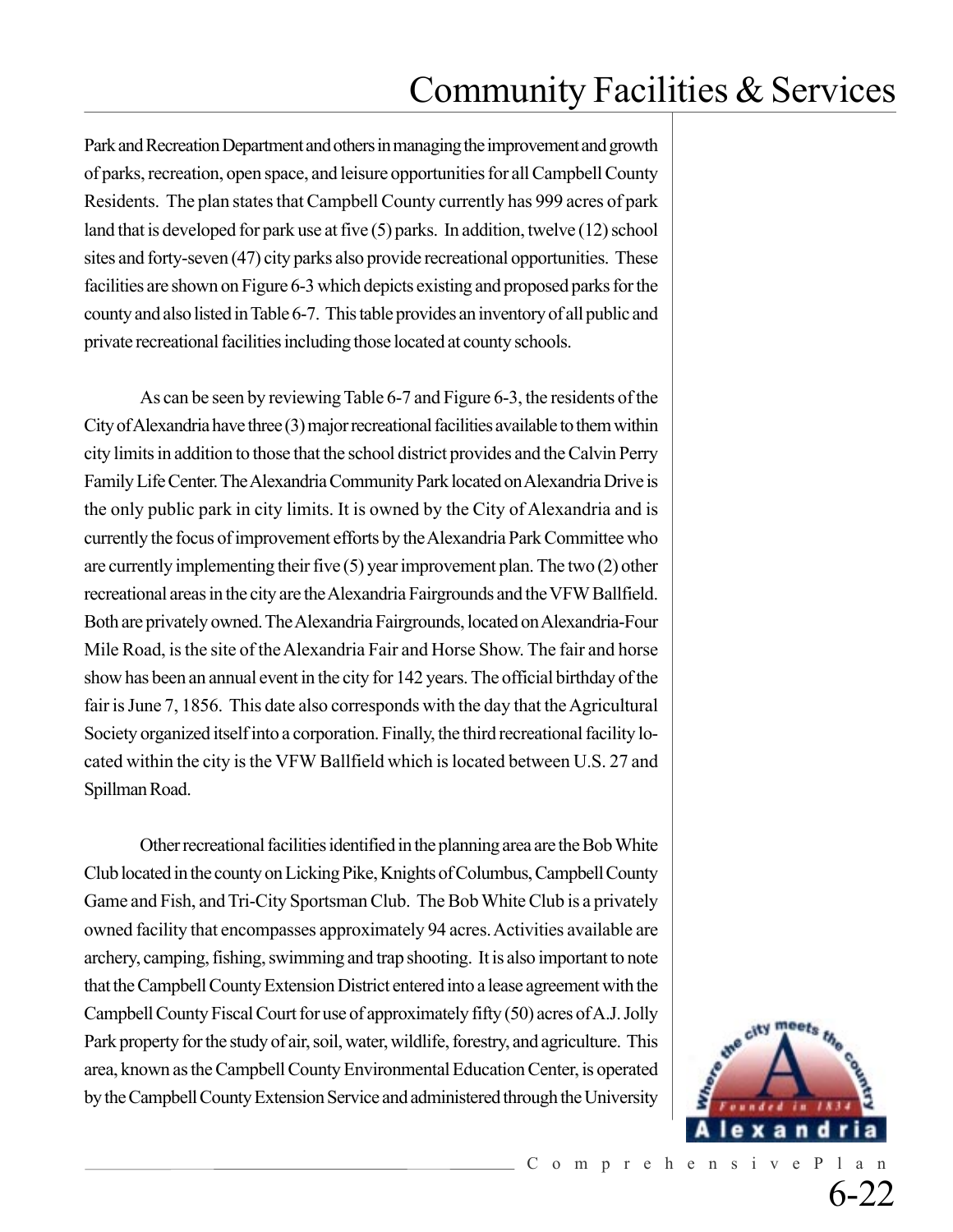of Kentucky for scheduling and conducting environmental educations programs for youth and adults in order to further environmental literacy in: -the inter-relationship between natural and social systems -the unity of human kind with nature -technology and the making of choices -developmental learning throughout the human lifecycle.

The Campbell County Environmental Education Center is open Monday through Friday from the beginning of October to April (7:00 am to 3:30 pm Monday through Friday) and Monday through Sunday from the beginning of May to end of September (7:00 pm to dusk).

As part of the development of the county's recreational plan, a comparison of park needs was conducted and a comparison made between cities. The comparison indicated that Newport, Bellevue, Highland Heights, and the unincorporated areas have the largest deficit in park space. The cities of Ft. Thomas, Cold Spring, and Alexandria are the best served communities. However, the plan estimates that an additional 70.2 acres of park land will be needed by the City of Alexandria in the year 2020. Identified gaps in the park system were in the area between Cold Spring and Alexandria, Highland Heights, the northern area of Wilder, and all of the unincorporated area of the Campbell County. There were three (3) areas adjacent to the City of Alexandria planning area where the plan recommends the construction of three (3) new county parks as shown on Figure 6-3. The first area is located between Cold Spring and Alexandria. Based upon the needs analysis conducted as part of the planning process, it was recommended by the *Campbell County Parks and Recreation Master Plan* that this park contain Soccer and Baseball/Softball Complexes. In addition, two (2) areas south of city limits were identified by future county parks. It is recommended by the county's plan that a Community Recreation Center and Family Aquatic Center be developed to attract residents from Alexandria as well as the expected growth areas of the county located to the southwest of the city. The plan also recommends that bike paths be developed from U.S. 27 from the Cold Spring and Alexandria area to Route 8 and the proposed River Path and suggests that the route of the proposed sewage line along Twelve Mile Road be investigated as an option for the route of the bike path.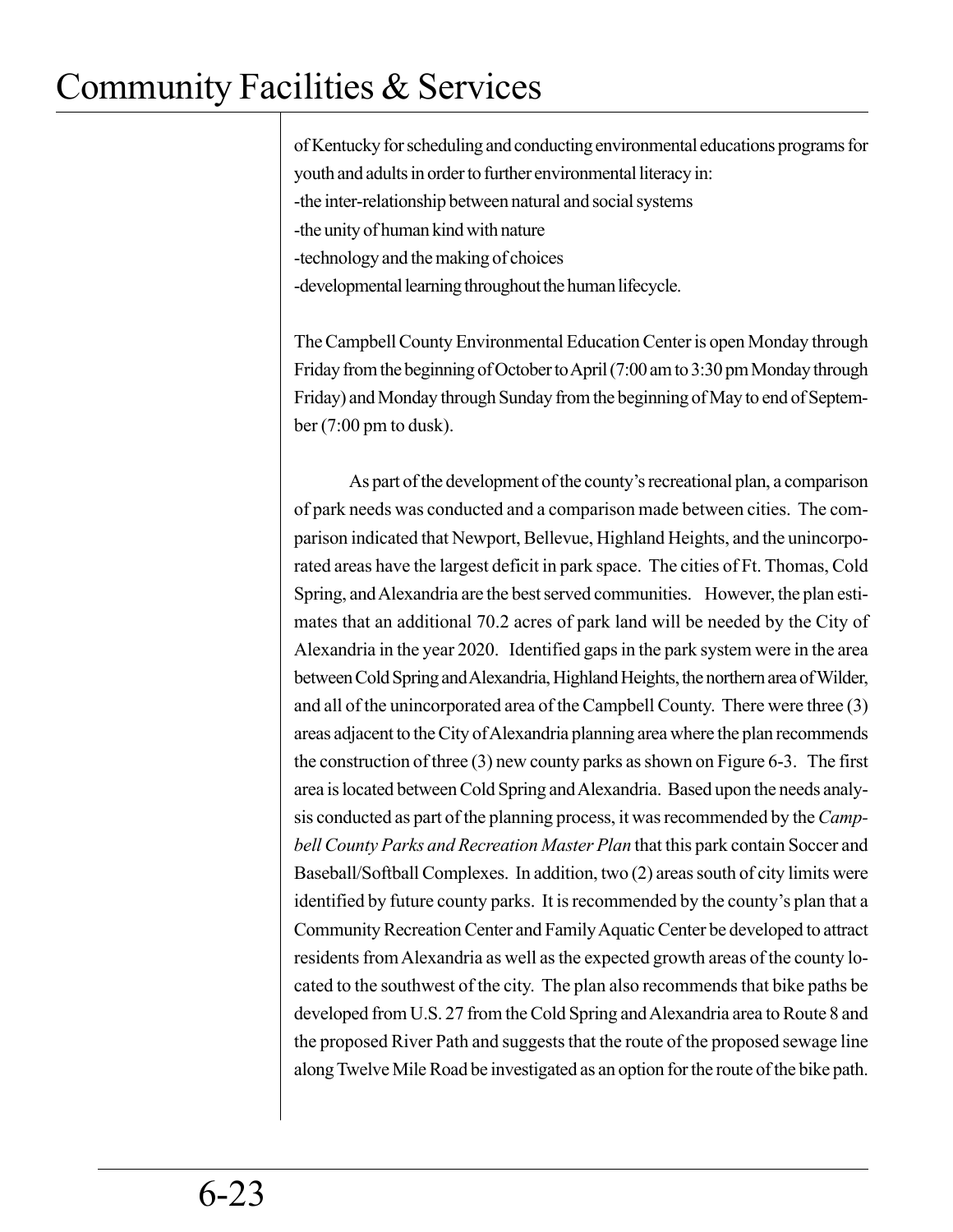In addition, the plan recommends that Neighborhood and Community Parks are developed as new subdivisions are planned in the city. Recommended locations that should be targeted are northeast and southwest of Alexandria.

As part of the comprehensive planning process completed in 1999, the planning commission held several parks and recreation workshops where existing and future recreational facilities and open spaces were identified. These areas were then connected to other public facilities via sidewalks or other pedestrian/bikeway systems. Figure 6-3 shows the location of all existing and proposed recreational facilities and public buildings, as well as the proposed locations of county parks and bikeways identified during the *Campbell County Parks and Recreation Master Plan.*

Future recreational facilities within the City of Alexandria include the development of Tribute Park. The city has initiated the development of this park in order to honor men and women who have served in the armed forces, as firefighters, police officers, paramedics, and EMTs. Tribute Park will be located U.S. Highway 27 and KY 10 on property donated by the UHL&P/Cinergy. The park, located on a asymmetrically shaped piece of property, has a fountain and is surrounded by a marble pentagon. Commemorative bricks will pave the walkway around the fountain and marble benches.

### ALEXANDRIA PARK COMMITTEE

The current Alexandria Park Committee was formed on February 19, 1998 in order to plan for and implement improvements to the Alexandria Community Park located on Alexandria Drive. The committee has eight (8) members who meet on the first Wednesday of each month at the city park or shelter. The implementation of the park committee's latest five (5) year plan began in fiscal year 2002 and includes a variety of projects to enhance Alexandria Park

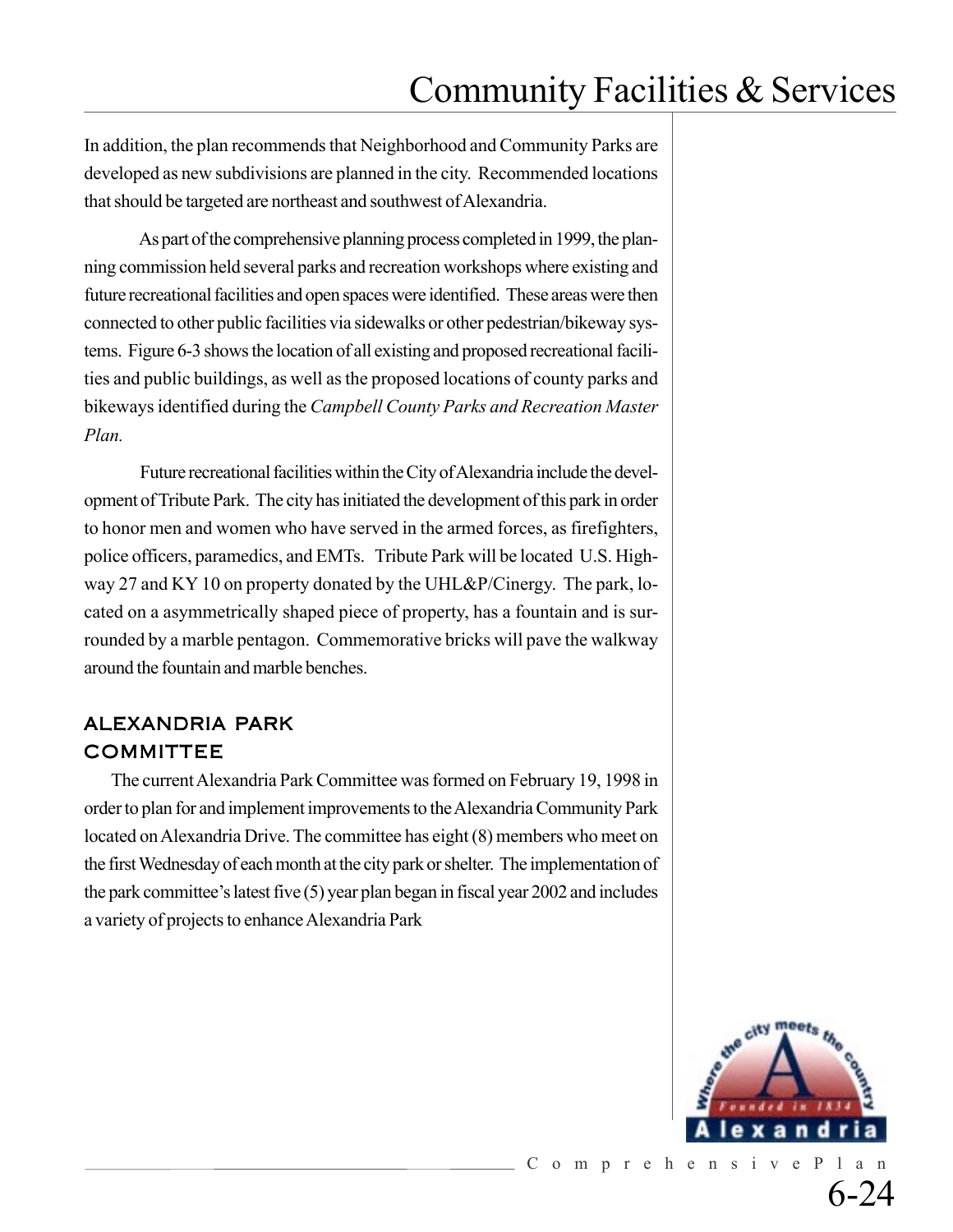### PUBLIC PROTECTION

### LAW ENFORCEMENT

Police protection is provided by fifteen (15) law enforcement agencies within Campbell County. Twelve (12) of these agencies are city or county police departments with two (2) being state agencies and one (1) belonging to Northern Kentucky University. Table 6-9 provides a listing of these agencies and details the number of personnel and equipment available to each. Of the fifteen (15) agencies, there are three (3) primary agencies that provide police protection for the City of Alexandria planning area: the City of Alexandria Police Department, Campbell County Police and Kentucky State Police. The City of Alexandria Police Department and the Campbell County Police Stations are located within the planning area. The Kentucky State Police also serving this area is based in Dry Ridge, Kentucky.

Of the twelve (12) local agencies providing police protection, there are a total of 178 full-time sworn officers, 10 part-time sworn officers, 18 dispatch personnel, and 30 clerical personnel. The total number and type of law enforcement vehicles available to the local agencies are: 117 marked cruisers, 39 unmarked cruisers, 6 all-terrain vehicles and 10 "other" police vehicles. In addition to numerous vehicles, these agencies also have communications equipment. The following communications equipment is currently being used by the local agencies: 118 mobile UHF or VHF radios, 148 portable UHF or VHF radios, and 48 cellular phones . A breakdown of this equipment is also provided on the previous pages in Table 6-9.

Based on generally accepted standards, 1.5 to 2.0 police officers are recommended for every 1,000 persons in the population. According to the 1995 Municipal Book, the nationwide average of police department personnel for municipalities is 2.59 employees per 1,000 population. This includes both uniformed and civilian employees. Larger urban areas tend to have more employees per capita. Smaller, more rural or suburban areas tend to have somewhat fewer police department employees per capita.

Campbell County currently has a total of 178 full-time sworn officers and 10 part-time sworn officers (counted as 5 full-time officers). Based on the 2000 population of 88,616 there are approximately 2.06 officers per 1,000 of the population. This ratio is well within the recommended standards. As the population con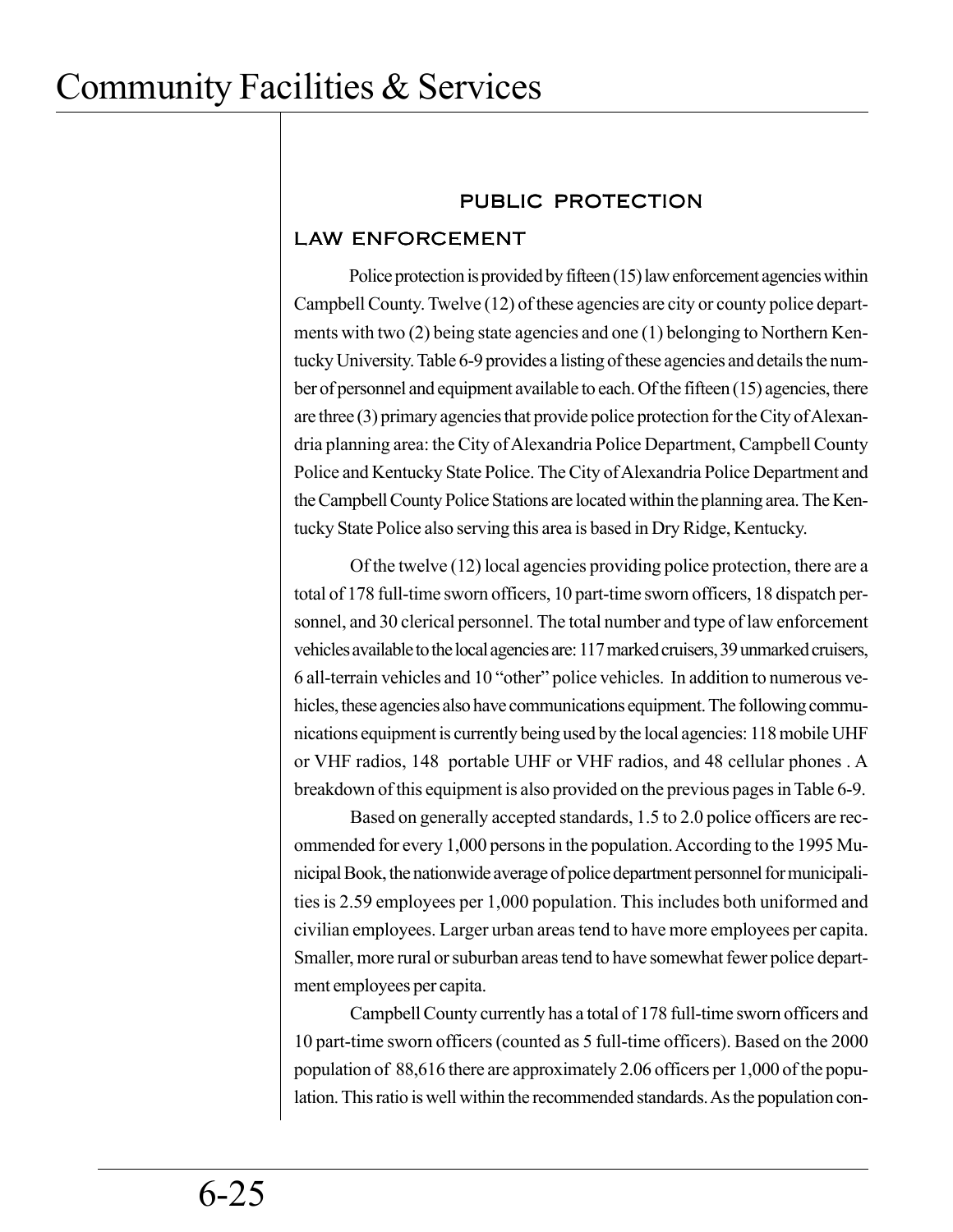tinues to increase, the number of officers available to the county should be monitored and supplemented where possible.

The City of Alexandria currently has twelve (12) uniformed officers. Based on a 2000 population of 8,286 there are approximately 1.48 officers per 1,000 in the population. This ratio is slightly lower than the recommended standards and national averages. As growth continues, the number of officers should be increased to correspond to the population trends within the city.

As shown in Table 6-9, the City of Alexandria has ten (10) marked cruisers, two (2) unmarked cruisers, one (1) mobile command vehicle, one (1) K-9 officer and vehicle, twelve (12) mobile radios, thirteen (13) portable radios and four (4) cellular phones. In addition, all cruisers have computer systems. Seven (7) of the twelve (12) officers are members of the Special Weapons And Tactic (SWAT) team which was formed in 1998. In addition, two (2) officers are trained hostage negotiators. Each member of this team must train a minimum of ten (10) hours per month. Since formed, the SWAT team has been called upon for four (4) to five (5) major investigations with the police department typically averaging 7,500 calls per year. It is important to note that the Alexandria Police Department received full accreditation status from the Kentucky Association of Chief's of Police in 2002. Accreditation reflects that the police department has met or exceeded professional accepted practices in law enforcement.

As a community service the Alexandria Police Department implements the "Vacation Home Watch" and the "Neighborhood Watch" programs. The "Vacation Home Watch" program is available for residents who go out of town and would like additional patrolling of their home and neighborhood. To participate in this program, the vacationing residents notify the police department that they will be out of town. Once every shift, a police officer drives by the home and checks the doors and windows. Upon the resident's return, a report of patrolling times and findings is available for their review. The Alexandria Police Department also assists neighborhoods to establish and implement the "Neighborhood Watch" Program as requested. In addition, the police department has a School Resource Officer. The School Resource Officer Program is a joint cooperative effort between the Campbell County Board of Education and the City of Alexandria and is implemented to enhance security and minimize day-to-day incidents at the Campbell County Middle School and assists with Alexandria Elementary School as well.

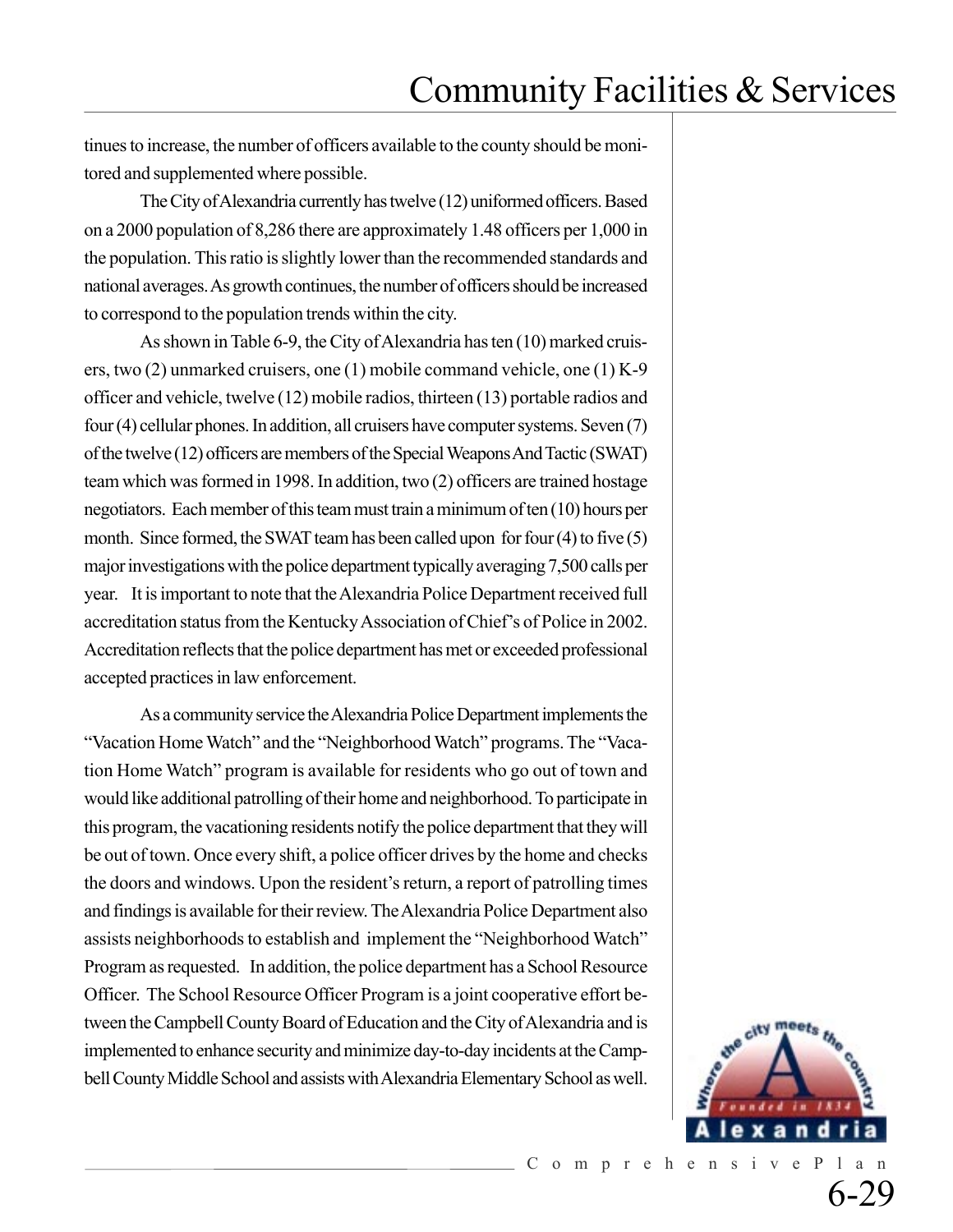Beginning with the 2002-2003 school year, the Alexandria Police Department also teaches the "Character Counts" program for 1st to 8th grades at St. Mary's School.

Future plans for expansion of the Alexandria Police Department will only occur once city hall has been moved to the newly acquired church. It is estimated that this move will occur in the year 2005.

### FIRE PROTECTION

Fire protection is an essential service within any community, often saving lives and property. Planning for adequate manpower, equipment and a good emergency response system are important considerations, not only for city and county residents but also for prospective residents and businesses. Fire insurance ratings and the associated insurance premiums are calculated according to the level of operation of each fire department.

Fire services in Campbell County are provided by fourteen (14) separate fire departments, including; Alexandria, Bellevue, Camp Springs, Central Campbell County, Dayton, Eastern Campbell County, Fort Thomas, Highland Heights, Melbourne, Newport, Silver Grove, Southern Campbell County, Southgate, Wilder and Woodlawn. All fire service agencies in the county share a common radio communications system incorporating three (3) primary channels and (1) one regional mutual aid channel. In addition, most of these agencies have access to the regional emergency medical services radio system.

Fires in the county usually range from small rural grass and brush fires in rural areas to major fires in the highly urbanized areas of Bellevue, Dayton, and Newport. Fires in these areas can occur at any time as the result of manmade, technological incidents or natural disasters. Incidents, which may constitute a countywide emergency or multiple jurisdictions within the county, may require mutual aid assistance from either within or outside the county. During large-scale emergencies, all county fire service organizations cooperatively function as a single emergency response organization.

The Alexandria Fire Department was organized in 1937 in a garage at the rear of the Alexandria Courthouse. On June 1, 1959, the fire department was moved to 5 Pete Neiser Drive. In the following years, modern equipment was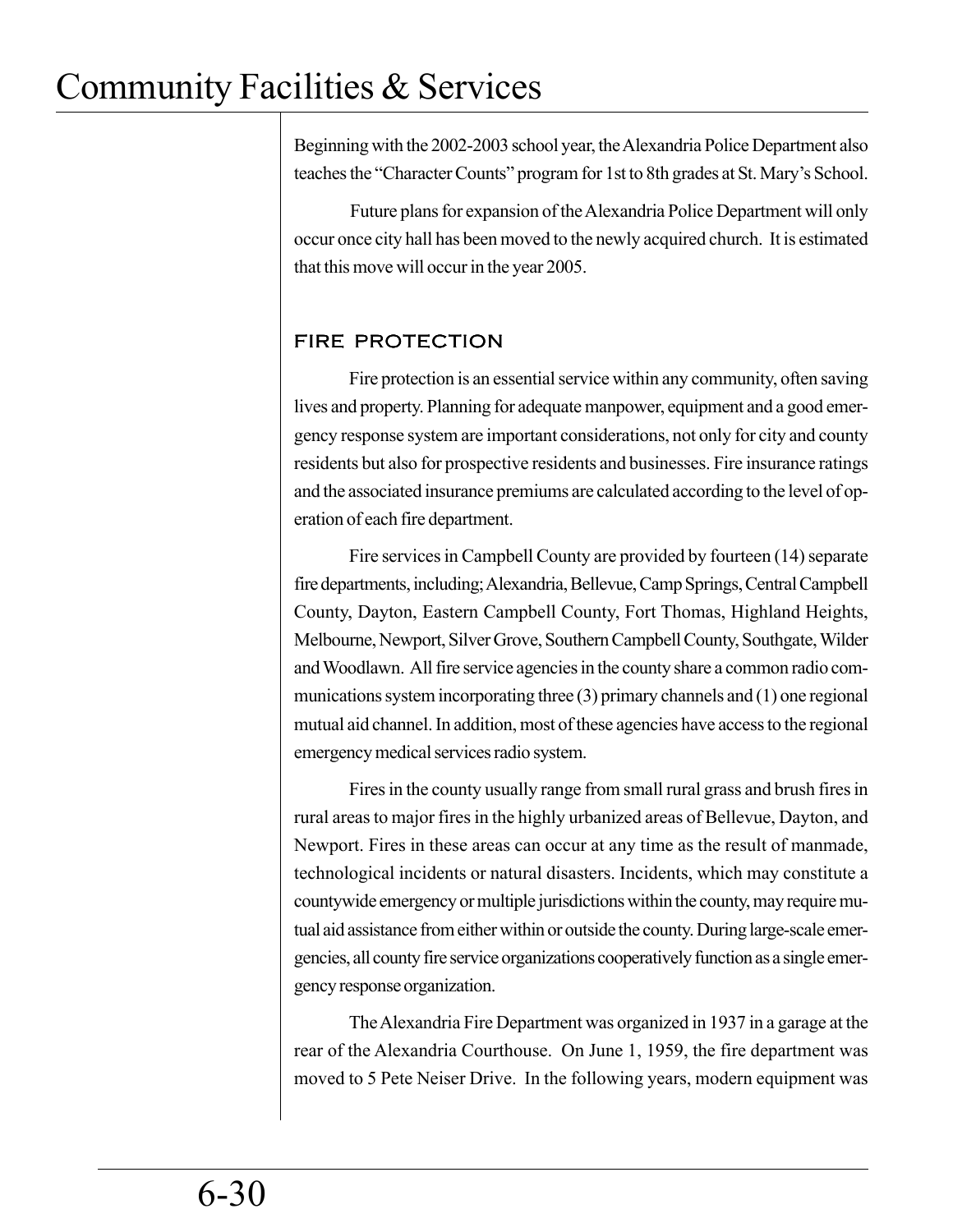purchased and in 1976, Fire District #5 was organized. The first paid fire chief was hired in 1997. On December 17, 1999 the fire department was moved to its present location at 7951 Alexandria Pike. The Alexandria Fire/EMS/Fire District #5 is a special fire taxing district that encompasses a twenty-five (25) square mile area, including the City of Alexandria and surrounding Campbell County area. The population served by the District is approximately 20,000 persons and includes a mixture of commercial, residential, and educational facilities. The fire protection Insurance Services Office (ISO) rating is a class four (4) for the City of Alexandria and nine (9) for Campbell County. The Fire District has a staff of nine (9) personnel and maintains a volunteer staff of approximately thirty-five (35) individuals. The district responds to approximately 750 EMS responses and 350 fire responses per year. The district's equipment includes two (2) Engine Companies,

one (1) Truck Company, one (1) Heavy Rescue Company, and one (1) basic life support ambulance with plans to add another ambulance in 2004.

As the Alexandria area continues to grow in population, the fire district will continue to grow as demand for Fire/EMS protection increases. Long range goals of the fire department include a second fire station in the eastern section of the fire district, Advanced Life Support, and a new rescue unit.

### OFFICE OF EMERGENCY MANAGEMENT (OEM)

The Campbell County Office of Emergency Management (OEM) is the agency of the county government having primary responsibility and authority for the following:

1. Planning and execution of disaster and emergency mitigation;

2. Preparedness, response and recovery for Campbell County;

3. Coordination of disaster and emergency response by and between county agencies and political subdivisions;

4. Coordination and liaison with related agencies of the state and federal governments;

5. Coordination of recovery operations subsequent to disaster and emergencies; and,

6. Coordination of hazard mitigation planning activities.

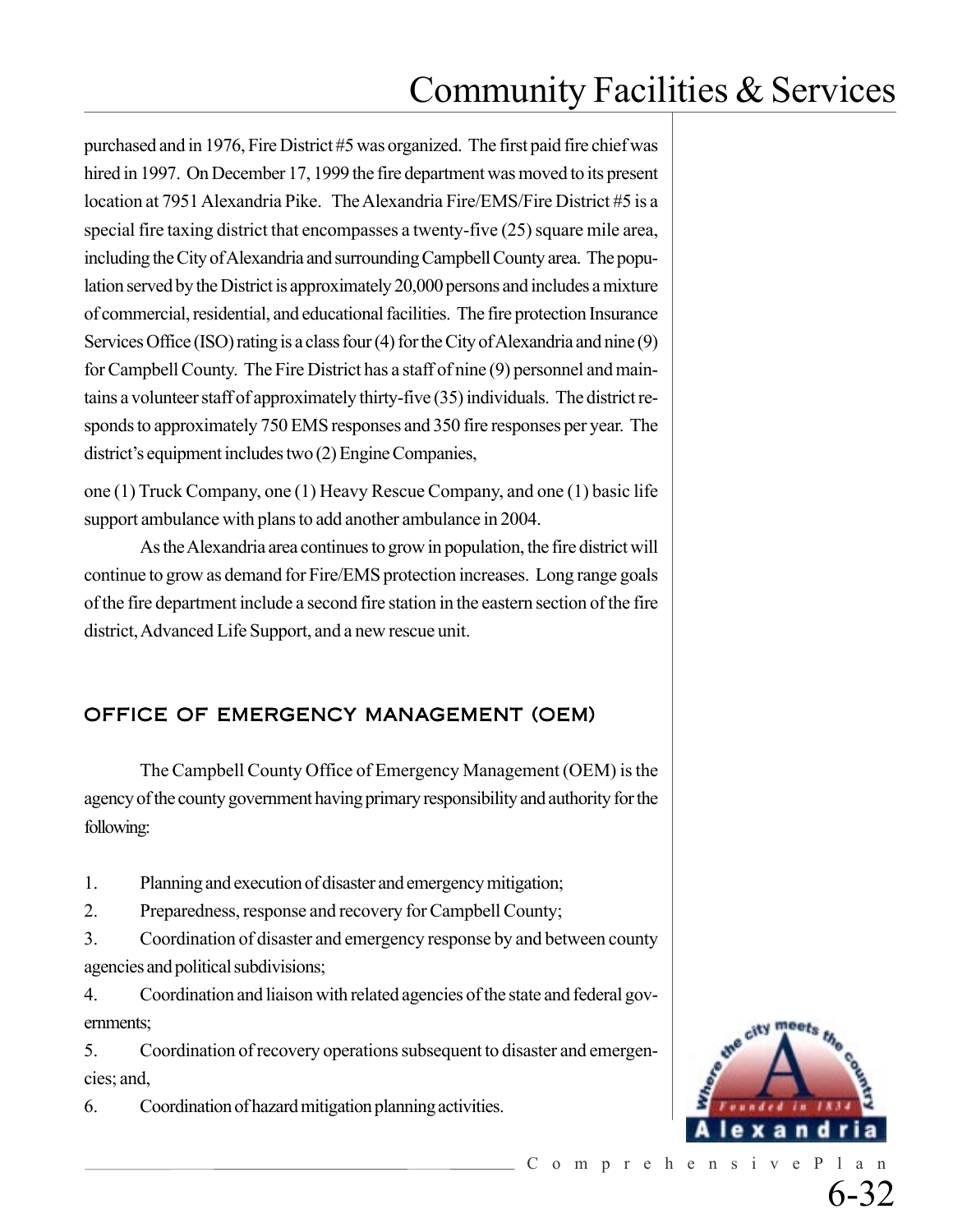The Office of Emergency Management is further responsible forthe preparation and maintenance of the Campbell County Emergency Operations Plan (EOP) which serves as the comprehensive plan for the disaster and emergency response system for the county. The EOP was originally completed in April 1987, completely revised in 1995, and is updated annually. The EOP establishes policies and procedures for coordination of local, county, state and federal response to natural, technological and attack related disasters or other emergencies. The most recent update of the plan, adopted in July 2003, has been reviewed and approved by the Campbell County Fiscal Court and by the Director of the Office of Emergency Management. The EOP has also been adopted as an ordinance of the county pursuant to Chapter 91 of the Campbell County Code of Ordinances. This plan, once approved by the county, is integrated into the disaster and emergency response plans of the state and federal governments. The Office of Emergency Management is authorized by both Chapter 39 of the Kentucky Revised Statutes and Chapter 91 of the Campbell County, Kentucky Code of Ordinances. The OEM is also the agency of county government responsible for the administration and enforcement of the Campbell County Hazardous Material Control Ordinance. This ordinance was originally adopted by the Fiscal Court in 1986 and revised in 1995.

The Hazardous Materials Spill Prevention Countermeasures (SPCC) Program is another responsibility of the OEM. The program, established in 1988, is designed to obtain detailed information from those facilities within Campbell County that use, store or process hazardous materials. One component of the SPCC Program is the inspection of certain facilities by OEM personnel. To date, the OEM has a database of four hundred and twenty-eight (428) facilities handling hazardous materials.

The Office of Emergency Management is staffed by two (2) full-time emergency managers and one (1) full time assistant staff person. Current personnel have extensive experience in the fields of emergency management, fire and rescue services, emergency medical services, hazardous materials response and public relations. Combined, personnel employed with the OEM have over seventy (70) years of public safety experience.

 Resources of the Office of Emergency Management include the Emergency Operations Center (EOC), located in the Campbell County Police/OEM Building in Alexandria. County vehicles assigned to OEM personnel are equipped with two-way radio, mobile telephones and computer equipment in order to serve as command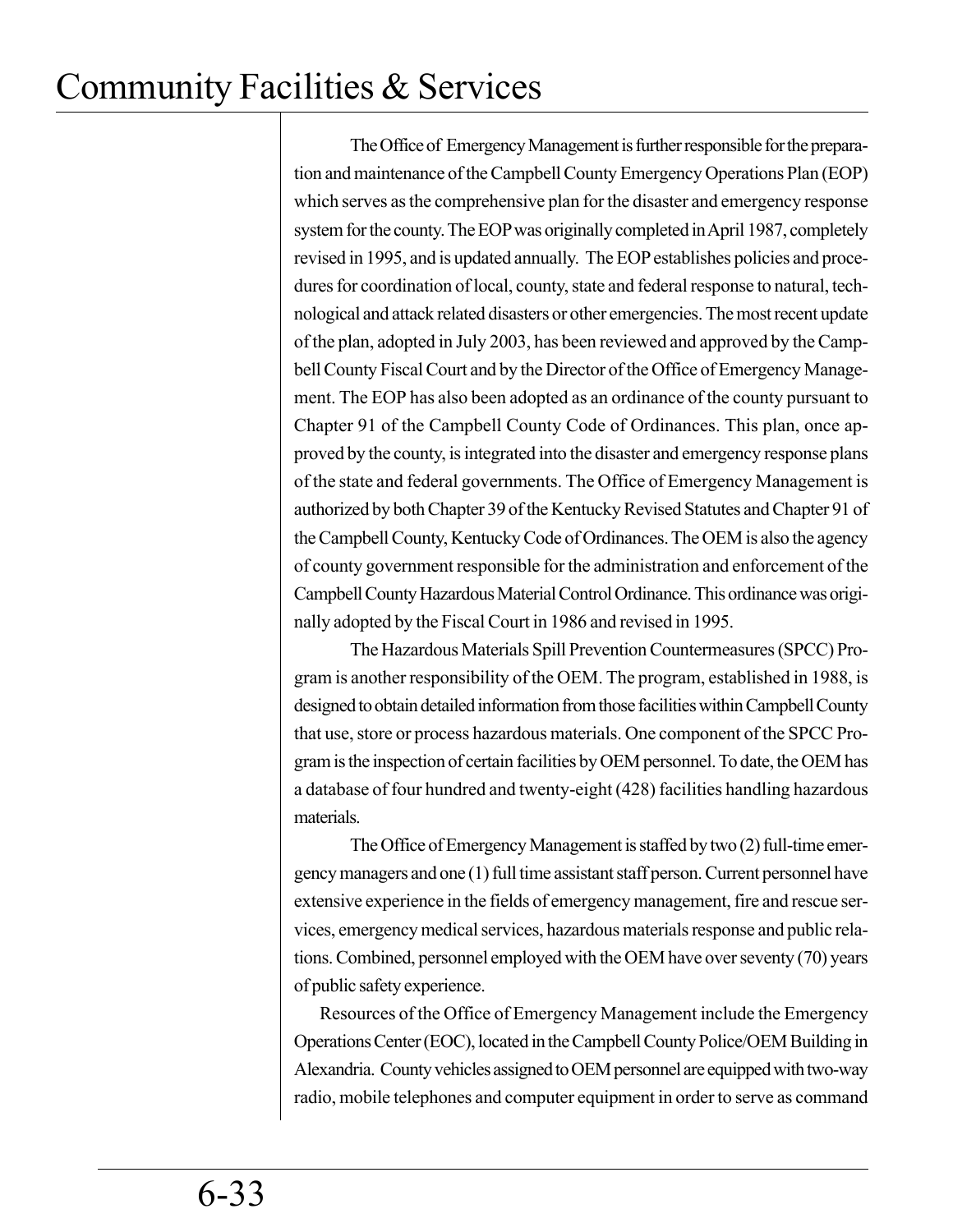units at the scene of a localized emergency. Another important resource for the OEM is an office computer system which is connected with neighboring counties, state and federal OEM agencies, and the internet.

### UTILITIES

### NORTHERN KENTUCKY WATER DISTRICT

 Early in 1996, plans were made to merge the Kenton County Water District and Campbell County Water District. While a merger had been discussed for years, a legal dispute between the two districts was the catalyst to complete the merger. By May of 1996, agreements were made on how the transition would be handled. Authorization for the merger was granted to the Northern Kentucky Water District by the Kentucky Public Service Commission in August of 1996 and by the end of the year the merger was complete. The Northern Kentucky Water District has stated that the merger had five (5) main advantages:

- 1. Elimination of wasteful water-purchasing lawsuits
- 2. More efficient operations slow rate increases
- 3. Coordinated planning will better prepare the district for future demand
- 4. The combined district is able to draw upon the strengths of each existing system
- 5. The merger increases customer service resources

Joining the two districts also added 31,00 people to Northern Kentucky Water District's (NKWD) customer base and increased the annual demand for water by 5-10 million gallons. In addition, NKWD constructed the Ft. Thomas Pump Station and replaced of a total of 1.3 miles of water mains in Kenton and Campbell Counties. Many of these mains were between 60 and 80 years old. The projects ranged from 300 feet of main on some area streets to 1,500 feet of main replacement on other roadways. As a result of these projects, NKWD has implemented a formal program to replace aging water mains within the district as well as make other improvements. In the year 2000, NKWD estimated that the total population served by the district was 212,381 persons or 90% of those covered by the NKWD service study area, with 23,429 persons or 10% being unserved. By the year 2020, NKWD estimates that a total of 230,272 or 94% of the service study area will be served with water. The service area of the Northern Kentucky Water

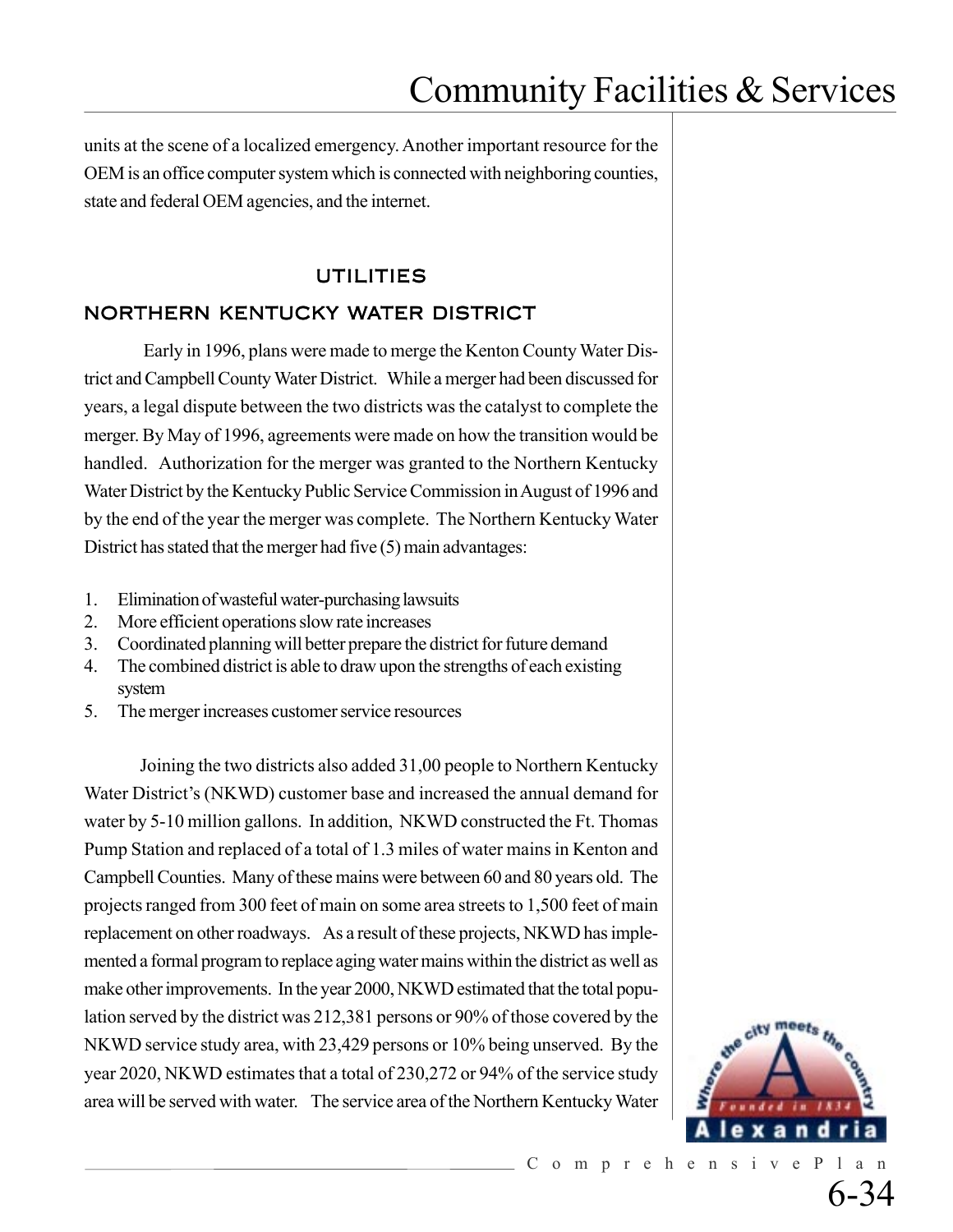District is shown in Figure 6-6. Most areas within Campbell County, with the exception of southern Campbell County, are currently served by the district. It is important to note that the service area map does not depict service to the City of Newport which was acquired by NKWD in June 2002.

Prior to the purchase of the Newport system, the District owned and operated two (2) water treatment plants, the Fort Thomas Water Treatment Plant and the Taylor Mill Water Treatment Plant. Combined the plants produced approximately 54 mgd. Now, the Fort Thomas Water Treatment Plant is the primary source of finished water for the District. The Fort Thomas WTP is a conventional settling/filtration plant that treats surface water from the Ohio River. The Taylor Mill Water Treatment Plant is also a conventional settling/filtration facility with a capacity of 10 mgd. Unlike the Fort Thomas WTP, source water for the Taylor Mill Plant is the Licking River. In addition, the Taylor Mill Plant serves as a critical pumping facility for NKWD, taking water produced at both Taylor Mill and Fort Thomas (which flows by gravity to Taylor Mill) and transferring it to the distribution system. When NKWD acquired the system owned by the City of Newport in June 2002, it also obtained the Memorial Parkway Treatment Plant. The Memorial Parkway Treatment Plant is a non-conventional plant that uses a process of ballasted flocculation to treat water from the Ohio River.

 The Northern Kentucky Water District last updated their Water Distribution System Master Plan in July 2001. The purpose of the plan, written by Black and Veatch, is to provide NKWD with a long range plan for improvement and expansion of its water transmission and distribution system in Kenton and Campbell Counties. The recommended improvements identified in the plan serve as a basis for the design, construction, and financing of facilities to meet NKWD's anticipated population growth, commercial development, and expanding service area. The completion of the recommended system improvements contained in the plan will be necessary during the period covered by the study in order to provide an adequate and dependable supply of water to existing and future customers. It is important to note that an addendum to the plan was completed by Black and Veatch in June 2003. The purpose of this addendum was to provide an assessment of reliability and redundancy in the NKWD distribution system and make recommendations for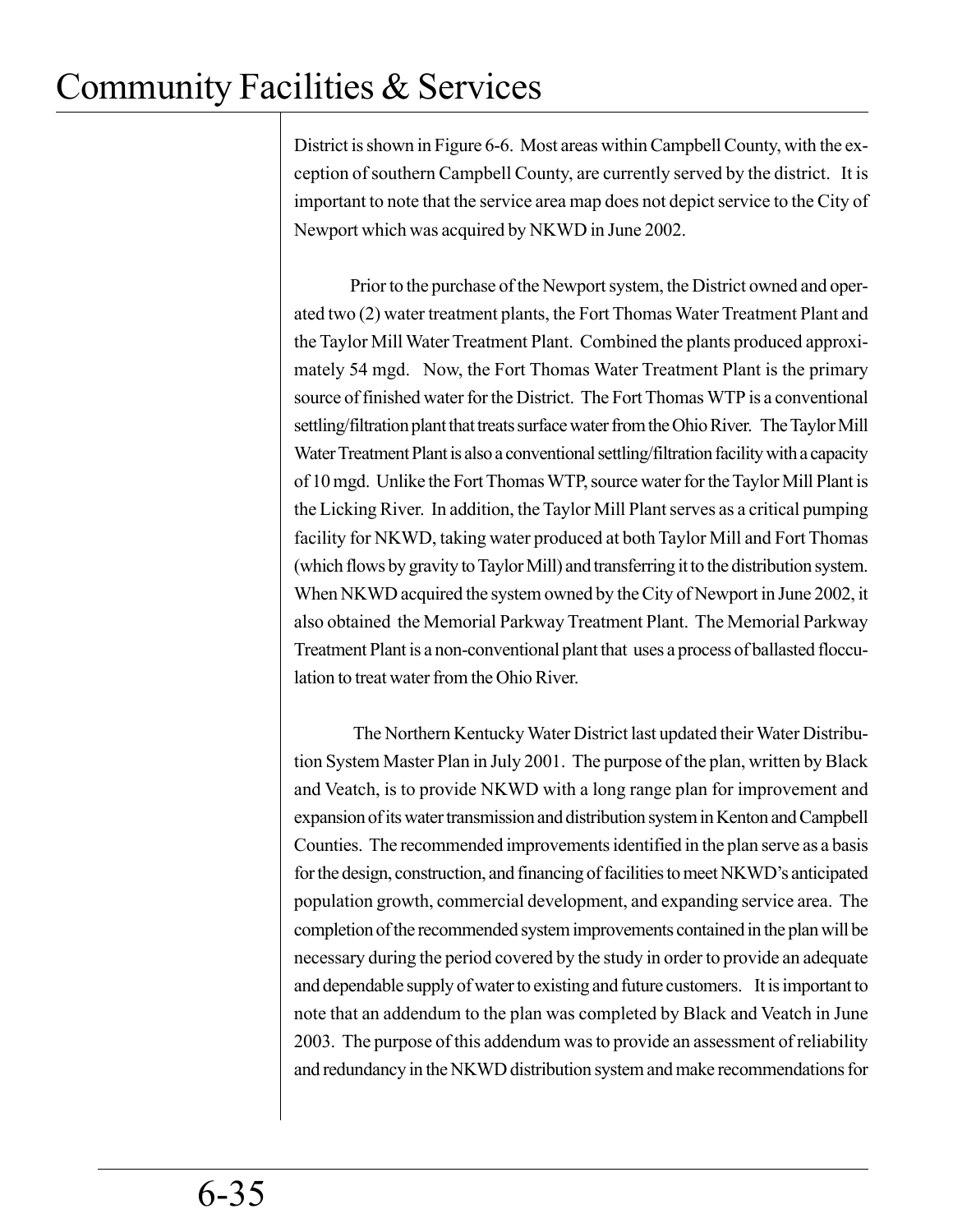system improvements through the year 2020 for the service area recently acquired from the City of Newport. Both the Water Distribution Master Plan and addendum contain recommended system improvements for the Alexandria Planning Area. In addition to the existing water lines in the City of Alexandria shown in Figure 6-7, proposed water system improvements are listed below and shown on Figure 6-8:

## **2003-2009 NKWD SYSTEM IMPROVEMENTS**

#### **2003**

- Construction of a new 1.0 MG water tower in southern Campbell County along Bob Huber Drive.

- Installation of a 12" line on Upper Tug Fork Road, approximately 8,800 in length.

#### **2004**

- Installation of 12" lines on Licking Pike from Trapp Road to Rifle Range approximately 9,000 feet in length.

- Installation of 12" lines on Licking Pike from Rifle Range to Sub-D approximately 13,000 feet in length

-Installation of 12" line along Upper Tug Fork to Four Mile Pike approximately 3,000 feet -Installation of 12" line along Four Mile Pike (Poplar Ridge to Nelson Road) approximately 3,200 feet

-Installation of 12" line along Nelson Road (Four Mile to Four & Twelve Mile Road) approximately 6,500 feet

-Installation of 12" line along Four & Twelve Mile Road (Nelson to Hwy 1566) approximately 7,700 feet

-Installation of 12" line along Washington Trace Road (Twelve Mile Road to Hwy 1996) approximately 14,300 feet

#### **2005**

- Installation of 8" line on Lower Tug Fork Road approximately 10,500 feet

#### **2007**

- Installation of 12" line KY 10 KY 547 From Washington Street to Nelson Road approximately 10,600 feet.

-Installation of 12" line on Four Mile Pike (Poplar Ridge to Upper Eight Mile) approximately 5,600 feet

#### **2008**

- Installation of 12" line on Twelve Mile Road From KY 10 to KY 1566 approximately 8,200

feet

#### **2009**

- Installation of 12" line on KY 536 from U.S. 27 to Pond Creek Road approximately 17,300 feet

-- Installation of 12" line on interconnect 1010/1017

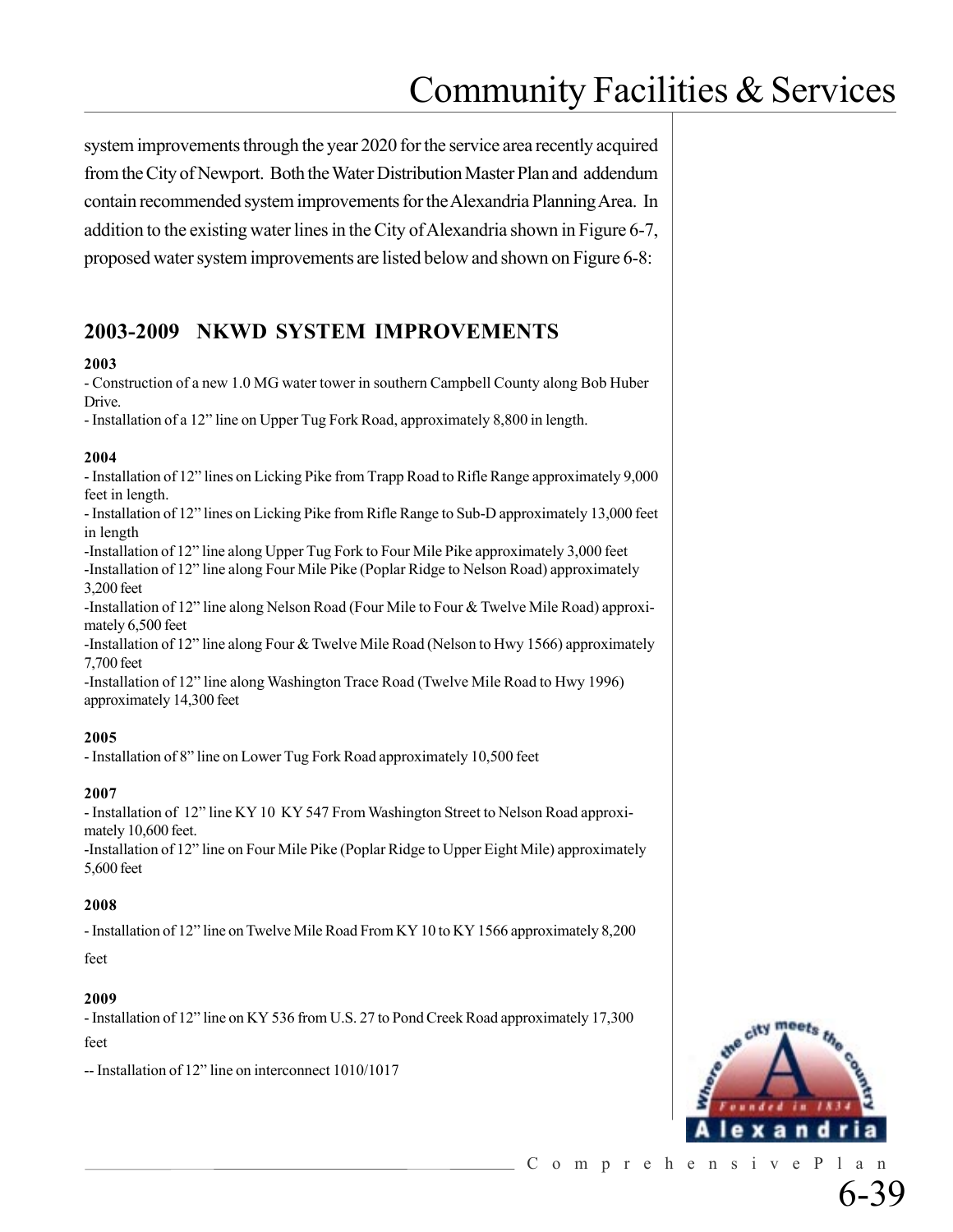## SANITATION DISTRICT NO. 1 WASTEWATER TREAT-MENT

 The City of Alexandria is located in the proposed Eastern Regional Service Area as designated by Sanitation District No. 1 in their "Facilities Plan for the Eastern Regional Wastewater Treatment Plant" completed in August of 2001. Figure 6- 9 shows the location of this area as well as proposed future service areas. In addition, the map shows the location of existing sewers, proposed sewers, package treatment plants, wastewater treatment plants and pump stations. Septic tank problem areas are also shown with several being located in the Alexandria Planning Area.

The majority of customers to be served by the proposed Eastern Regional WWTP are presently served by the three (3) local wastewater treatment plants: Alexandria WWTP, Kahn's WWTP, and Pond Creek WWTP. The Kahn's WWTP primarily receives the industrial wastewater of the Hillshire-Kahn's meat processing plant. Approximately 97% of the WWTP's influent flow originates from the industry with approximately 3% from the twenty-five (25) houses and a small commercial area. Pond Creek WWTP was constructed to treat the wastewater generated by Pond Creek Subdivision which consists of approximately 250 residents and the flow of the Campbell County High School.

The Alexandria WWTP serves residents and businesses located in Alexandria were land uses are primarily residential and commercial with no industrial development. Two (2) gravity lines, one 18" from the Eastern section and one 12" from the West, bring the wastewater to the WWTP. The WWTP, constructed in 1973 and upgraded in 1993, was originally designed to treat:

| Average Daily Flow        | .725 mgd              |
|---------------------------|-----------------------|
| Peak Daily Flow           | $2.18 \text{ mgd}$    |
| Influent BOD              | $200 \,\mathrm{mg}/l$ |
| Influent TSS              | $200 \,\mathrm{mg}/l$ |
| Influent Ammonia-Nitrogen | $25 \,\mathrm{mg}/l$  |

Although the WWTP was originally designed to meet the appropriate design criteria at the time, the Alexandria treatment system has experienced high volumes of flow in both the Collection System and at the WWTP. Overflows have occurred at both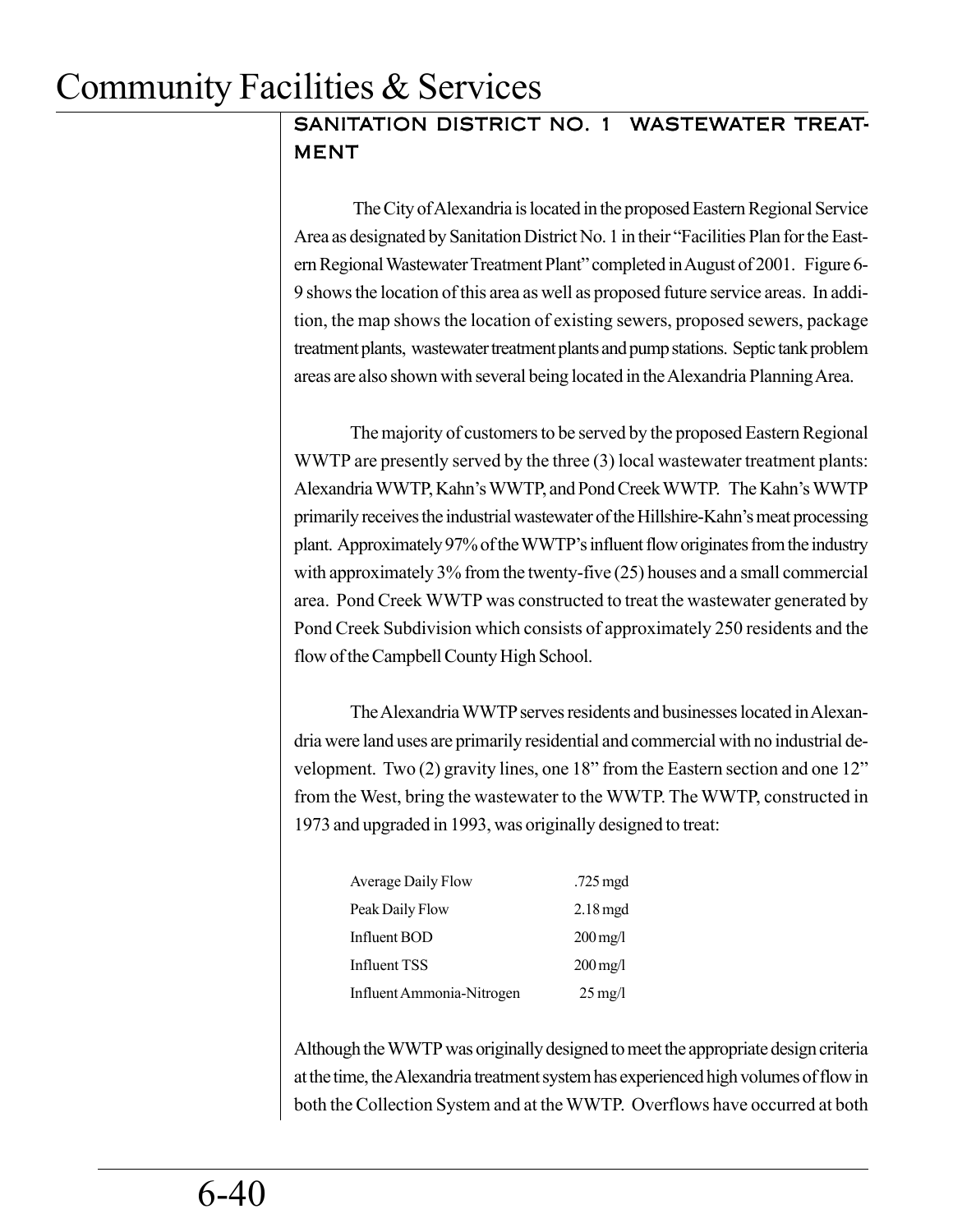treatment components. In general, the sanitary system within the city simply cannot handle the large amounts of storm water that improperly enters the system during rain events causing overflows throughout the system. In 1996, the Kentucky Division of Water placed a moratorium on new development within the city because of overflows that occurred during rain events at the existing Alexandria Wastewater Treatment Plant.

As of August 2001 when Sanitation District No. 1 drafted their facilities plan, the three (3) local WWTP's were operating within compliance of their respective KPDES permits. However, the Alexandria treatment system continued to remain under regulatory sanctions related to problems encountered with high inflow/ infiltration with continued sanctions to restrict new sewer tap-ons despite extensive efforts by Sanitation District No. 1 to rehabilitate the sewer system . In an effort to treat the waste flows and overloading conditions of the Alexandria area, facilitate regionalization, and the eliminate local package WWTP's that are potentially detrimental to the environment SD 1 initiated plans to construct the Eastern Regional WWTP. The Eastern Regional WWTP will be a secondary treatment plant to initially serve the southern Campbell County until 2024, when it is expected to treat an average daily flow of six (6) mgd from residential, commercial, industrial and institutional customers in its service area. The plant will discharge to the Ohio River in compliance with a permit issued by the Kentucky Division of Water. By 2014, a review of future treatment requirements will again be needed to determine the timing and capacity of additional treatment measures.

The site selected for the Eastern Regional WWTP is an irregularly shaped parcel approximately 75 acres in size and is located on State Route 10 approximately 1.3 south and east of the intersection of SR 10 and US 27 in Alexandria, KY. as shown on Figure 6-10. Collection improvements to the system initiated by Sanitation District No. 1, which are projected to cost \$70 million, include the following:

1. Installation of approximately 11 miles of sewer line , 60% of which is existing sewer line that will be replaced. Pipe sizes will range from 8" to 42" in diameter. The depths of the pipes will range from 5' to 21' deep.

2. Replacement of three (3) pumping stations including: Sunset Pumping Station (located off Sunset Drive), Alex-Licking Pump Station (located on the south side of Alex-Licking Pike, east of Breckenridge Drive), and Riley Road No. 2 Pump Station (located southwest of the

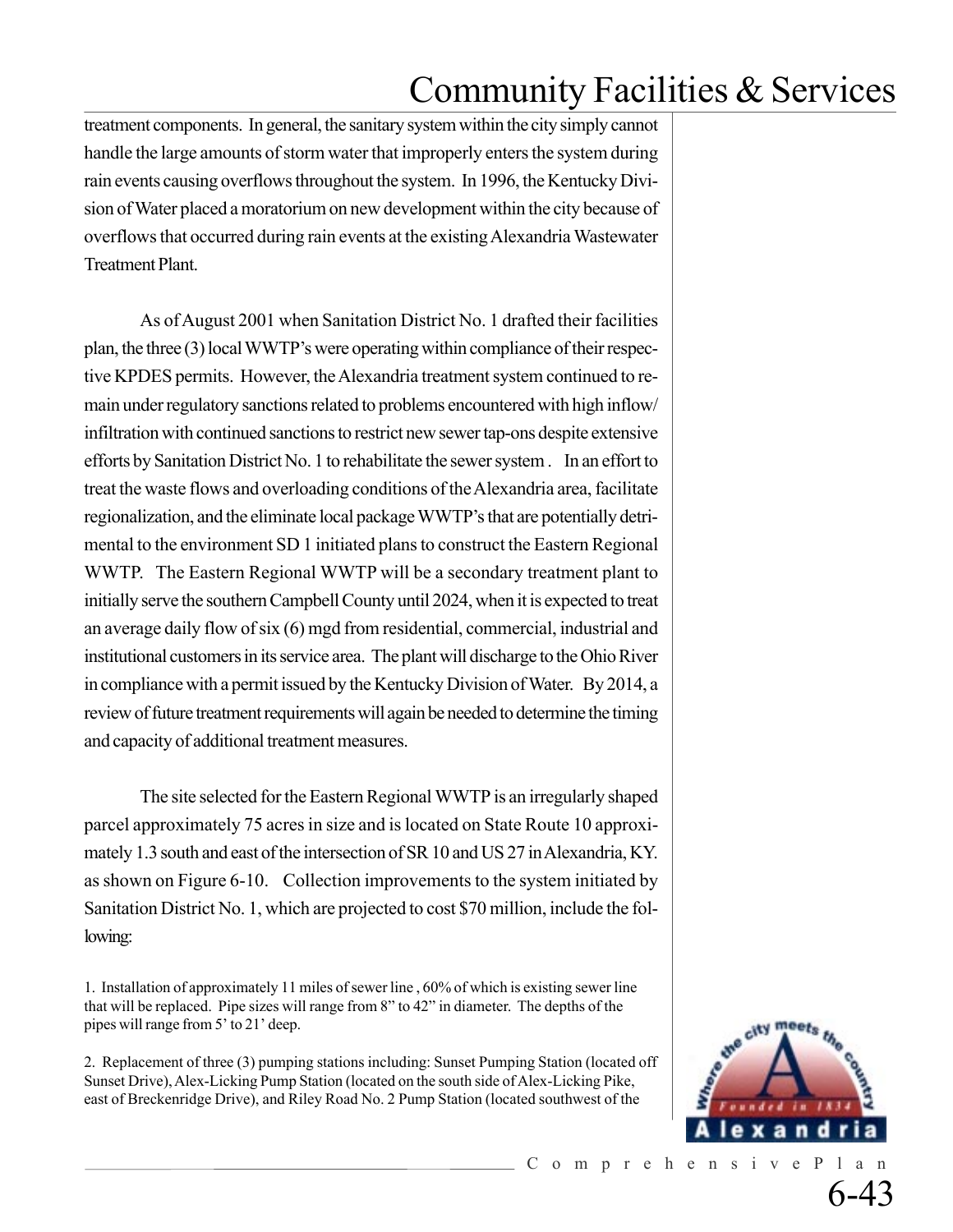intersection of SR 547 and the AA Highway).

3. Elimination of two (2) pumping stations: Kahn's Pump Station (located just off of US 27 on Bob Huber Drive, 5 miles south of Alexandria in the Southern Campbell County Industrial Park), Riley Road No. 1 Pump Station (located on the north side of SR 547 near the eastern city limit of Alexandria).

4. Construction of one (1) new Pond Creek Pump Station (located on the county side of Pond Creek Road, just west of South Licking Pike).

5. Elimination of two (2) wastewater treatment plants: Pond Creek Wastewater Treatment Plant (located off SR 915, just north of Lickert Road) and Kahn's Wastewater Treatment Plant (located southeast of the intersection of US 27 and SR 824).

It is important to note that the Kentucky Division of Water issued a permit to Sanitation District No. 1 on May 14, 2004 to build a new sewage treatment plant. The permit was issued after being challenged by Cincinnati Water Works officials who argue that the plant's flow eleven (11) miles upstream from the Cincinnati Waterworks intake would harm water quality. On July 29, 2004, Sanitation District No. 1's Board of Directors awarded a \$29 million construction contract to Judy Construction for construction of the new sewer plant which will treat 4 million gallons of sewage per day (3 million more that the current plant can treat). It is anticipated that construction of the plant will begin next year and be completed in late 2006 or early 2007. Completion of the plant will allow the sewer moratorium to be lifted for the City of Alexandria.

### STORM WATER SYSTEMS

Municipal storm sewers are a conveyance or system of conveyances (including roads with drainage systems, municipal streets, catch basins, curbs gutters, ditches, man-made channels or storm drains), designed or used for collecting or conveying stormwater. These systems, if dedicated and accepted, are owned or operated by the legislative body. Therefore, the City of Alexandria is responsible for the operation and maintenance of the public storm sewer system within the corporate limits. At the present time, the U.S. Environmental Protection Agency (EPA) has implemented Phase II rules to the National Pollutant Discharge Elimination System (NPDES). In March 1999, NPDES Phase II extended stormwater permitting regulations to small municipalities not covered by the existing program.

In 1998, the Kentucky legislature enabled Sanitation District No. 1 to begin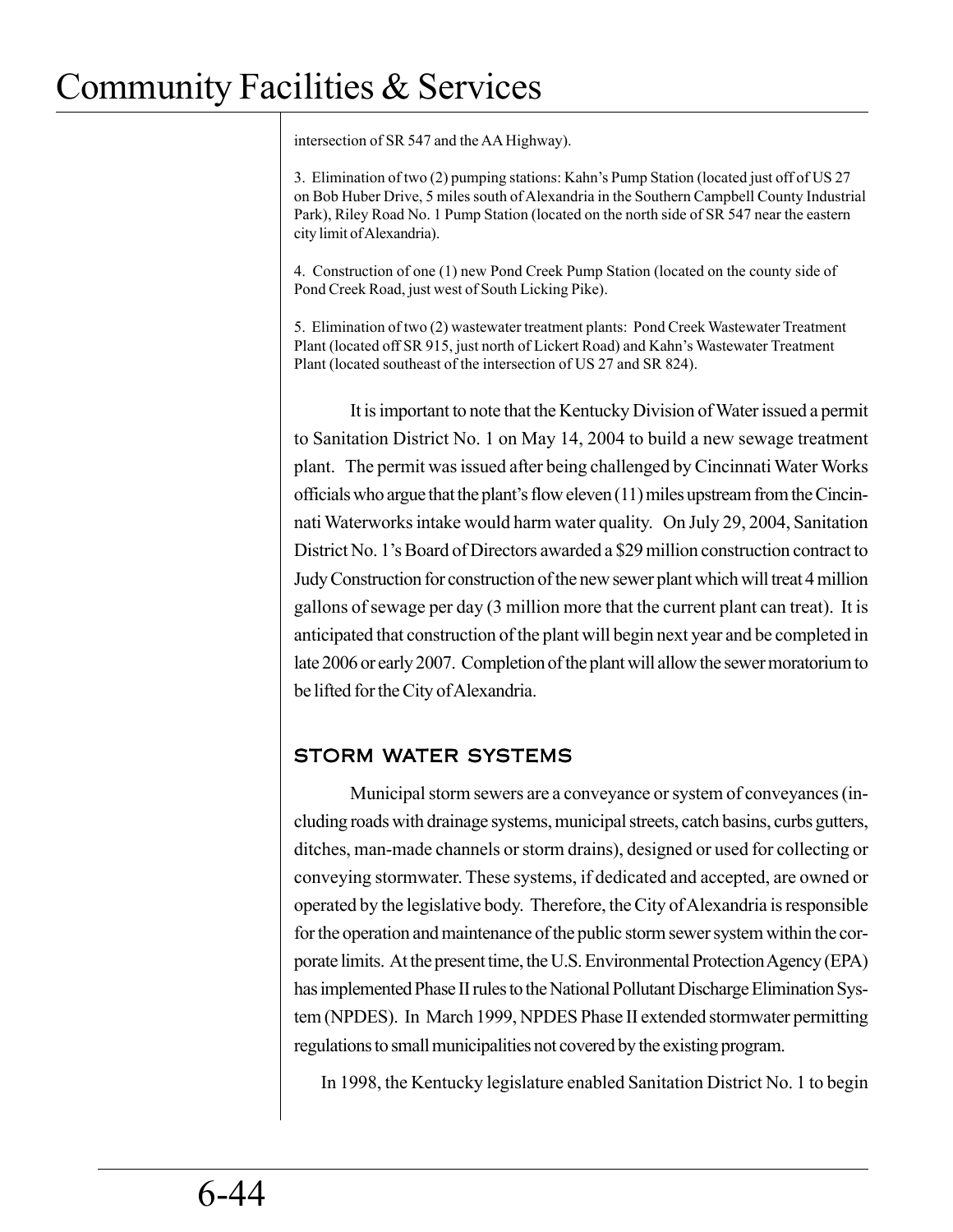management of stormwater systems for those cities voting to transfer control to that agency. At the present time, Sanitation District No. 1 (SD1) provides storm water management services for new developments and redevelopments for portions of Boone, Kenton, and Campbell Counties and the municipalities in those counties with the exception of the City of Florence. The jurisdiction of Sanitation District No.1 in Campbell County is shown on Figure 6-11. As can be seen from the map, all incorporated areas in Campbell County, including the City of Alexandria, are included in SD1's Storm Water Service Area.

In June 2003, SD1 promulgated the District's *Storm Water Rules and Regulations* which became effective August 1, 2003. The purpose of these regulations are to establish a "Land Disturbance Permit" to be administered by Sanitation District No. 1 to control storm water runoff from construction sites and post-construction storm water management for new developments and re-developments of areas within it's jurisdiction. These areas are covered by the KPDES SMS4 Storm Water Permit. In general, the regulations require the implementation of proper erosion control practices; controls for other wastes, and the implementation of post-construction runoff controls in areas undergoing development or re-development. These regulations require review of improvement plans for new developments and redevelopments; site inspections and enforcement activities of control measures; long term operation and maintenance of post-construction controls; and sanctions to ensure compliance. The regulations establish the criteria, methodology, and minimum standards for the design of all components of storm water conveyance systems. Such systems may include:

1. Open systems (i.e. rivers, streams, creeks, channels, linings, side ditches, inlets, street curb and gutter, etc.).

2. Closed systems (i.e. bridges, box culverts, sewer pipe manholes, junction boxes, etc.).

3. Impoundments (i.e. lakes, ponds, detention/retention basins, underground vaults, etc.).

4. Combinations of open and closed systems or impoundments as an internal part of the storm drainage system.

5. Water quality best management practices.

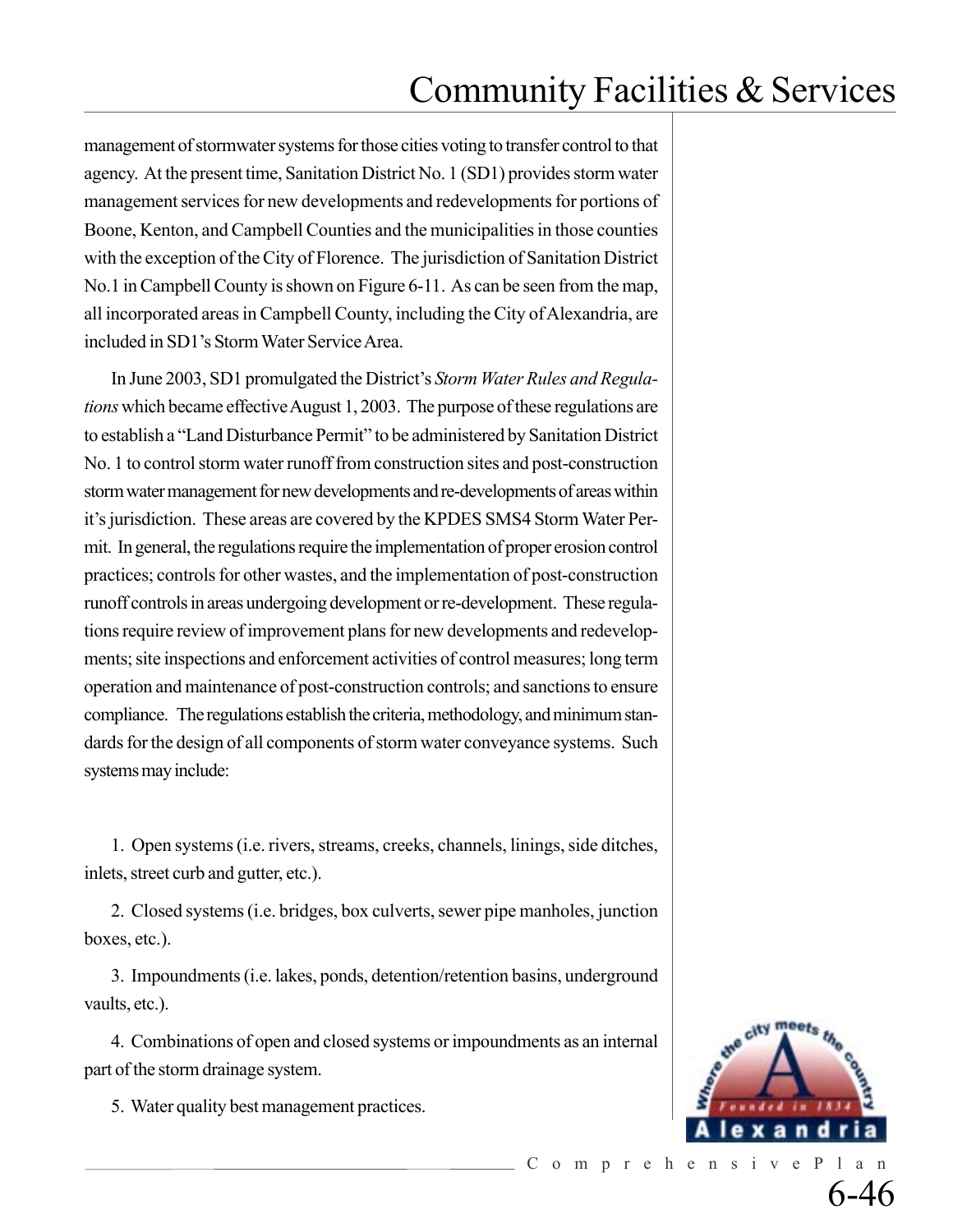Sanitation District No. 1's requirements apply to all land disturbing activities and all development or redevelopment activities that disturb an area greater than or equal to one (1) acre. Sites that are smaller than one (1) acre may also be covered by these regulations if they are a part of a larger common plan of development or sale. These regulations also apply to land disturbing activities in the area designated by the Kentucky Division of Water for coverage under the KPDES Phase II MS4 Permit.

There are four (4) types of activities specifically exempted from SD1's regulations. They are as follows:

1. Land disturbance activities on properties used for agricultural, horticultural, or botanical production of plants and animals (must fall within the listing of activities).

2. Land disturbing activities undertaken on forest land for the production and harvesting of timber and timber products.

3. Minor land disturbing activities such as residential gardens, individual residential or commercial landscaping, minor home repairs or maintenance work, and construction or maintenance of individual underground utility connections.

4. Activities undertaken by local governments, special purpose or public service districts relating to the emergency repair and maintenance of existing facilities and structures. However, these activities should be carried out using appropriate best management practices to minimize the impact on the environment and surrounding properties.

Land Disturbance Permits must be obtained by the persons responsible for a land disturbing activity, prior to initiating the activity. These permits can be obtained by making a complete application with SD1. Once approved the permit remains in effect until construction is complete. If no grading or construction has begun within two (2) years after the permit is issued then the permit is void.

It is important to note that Sanitation District No. 1's storm water requirements supercede any previous regulations promulgated by the Alexandria City Council and Planning Commission. Therefore, the city's Zoning Ordinance and Subdivision Regulations must be revised to include and/or refer to SD1's storm water regulations, permitting, review, and enforcement process.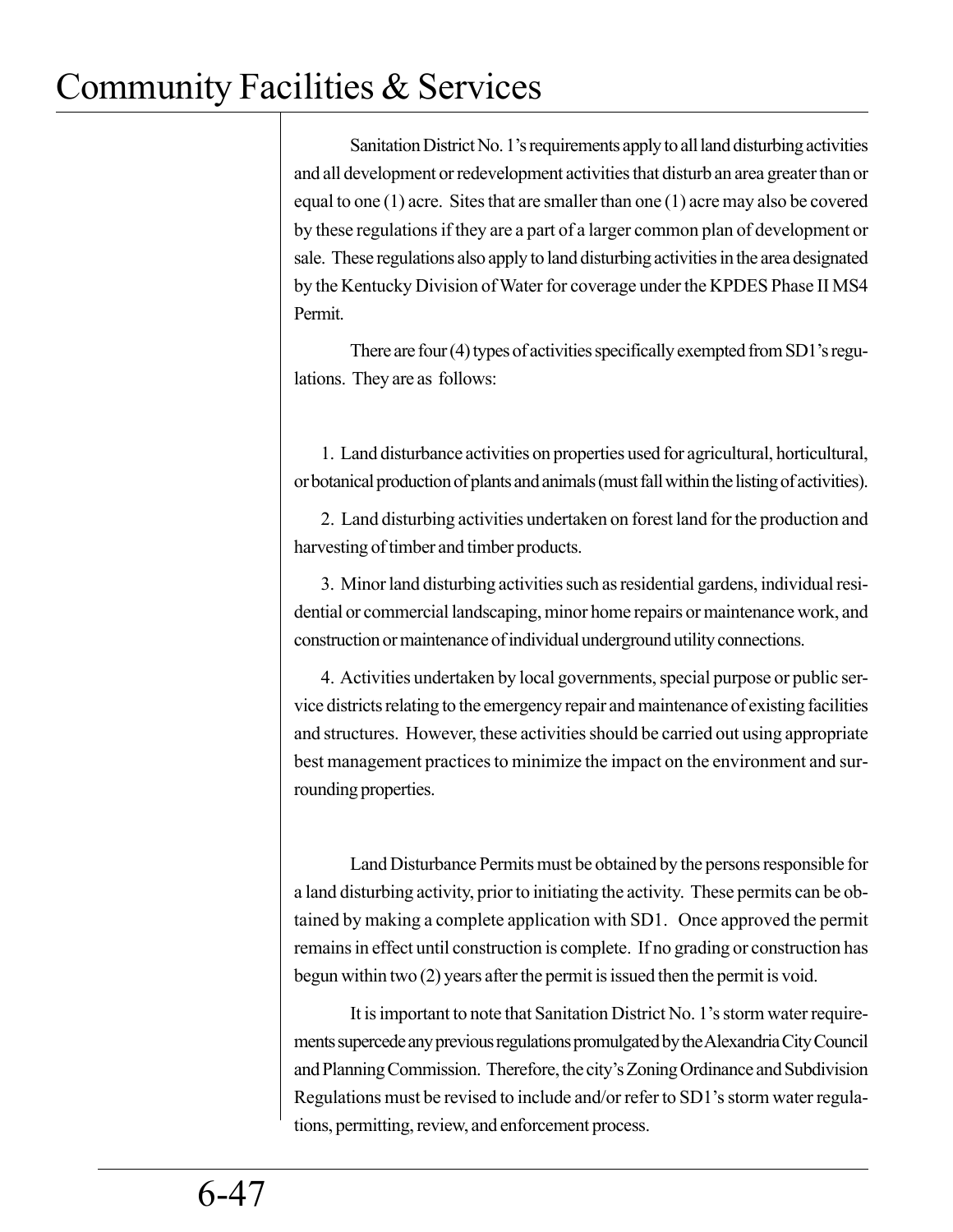### SOLID WASTE MANAGEMENT

An effective system of solid waste management is imperative to protect the public health and environment in Campbell County and the City of Alexandria. Solid waste is generated by households, businesses, industries and institutions. As the number of generators increases, the task of planning for pickup and disposal becomes more difficult. In consideration of the potential growth and development of Campbell County and the City of Alexandria, careful proactive planning on solid waste issues must come to the forefront. Much legislation, namely Senate House Bill 2 and HB 174, has passed in the past several years and has influenced regional and local solid waste management techniques.

Senate Bill 2 was enacted in the 1990 General Assembly and significantly impacted the collection of solid waste in the following ways:

1. Encouraged a regional approach to solid waste planning and management.

2. Required reduction by a minimum of 25% on a per capita basis the amount of solid waste by weight that is landfilled by July 1, 1997.

3. Required that all waste management districts submit solid waste management plans to the cabinet.

More recently, House Bill 174 which amends KRS 224.43-010 was signed into law on April 23, 2002. This bill requires: (1) the closure and characterization of municipal solid waste facilities that ceased operations before July 12, 1992; (2) establishes priority funding initiatives to encourage solid waste management districts to conduct educational outreach efforts regarding the proper disposal of solid waste; (3) permits and reporting to ensure the proper collection and disposal of solid waste; (4) elimination of all illegal open dumps; and (5) litter abatement on state and county rights-of-way. The bill also established \$1.75 per ton environmental remediation fee to be collected beginning January 1, 2003 to be paid quarterly by owners and operators of transfer stations or municipal solid waste facilities. In addition, all solid waste collectors are required to register and report annually to the counties in which they provide service. The bill also establishes the Kentucky Pride Fund to be distributed to counties for litter abatement and elimination of open dumps. Finally, the

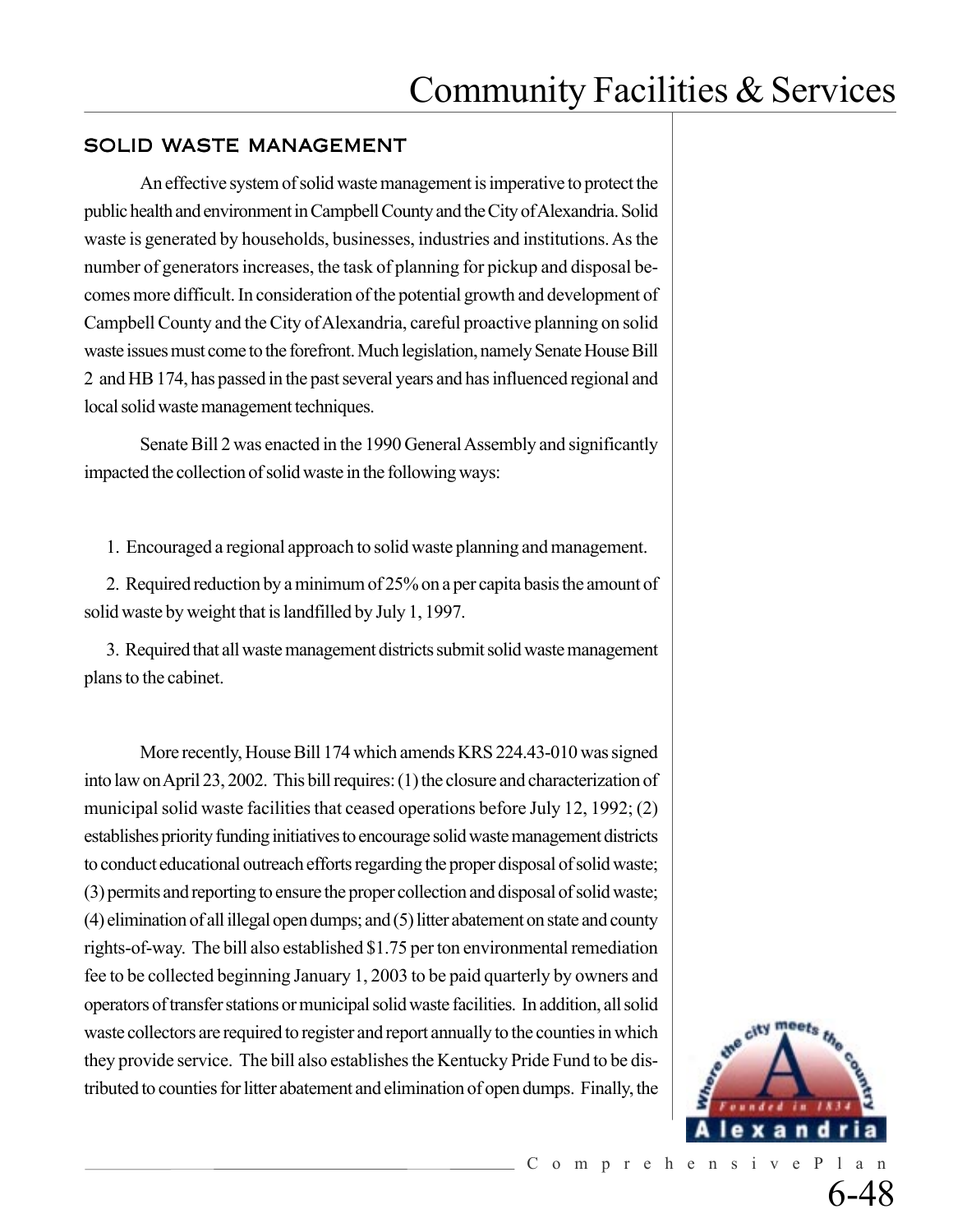bill officially authorizes solid waste coordinators to enforce criminal littering laws and gives the county 60% of the fines imposed.

### NORTHERN KENTUCKY SOLID WASTE MANAGEMENT AREA (NKSWM)

The Northern Kentucky Solid Waste Management Area (NKSWM) was created by an action of the Natural Resources and Environmental Protection Cabinet in 1991 and was empowered to create a waste management district in accordance with KRS 109.115. The NKSWM District includes the counties of Boone, Kenton and Campbell. This program was formulated through an interlocal agreement and funded through the Boone, Kenton and Campbell Fiscal Courts. One of the objectives of the NKSWM is to implement the Northern Kentucky Solid Waste Management Plan. The NKSWM is also provides a centralized point of contact for people, businesses and organizations in Northern Kentucky to get information on various solid waste issues.

The NKSWM has a governing body made up of six (6) voting members, the three (3) Judge/Executives from Boone, Kenton and Campbell Counties and one (1) Fiscal Court member from each county. There are also four (4) non-voting members of the governing body consisting of the Solid Waste Coordinators from each of the counties and the Chair of the Technical Advisory Committee.

The NKSWM recently completed and received approval (2003) of the 2003-2007 Northern Kentucky Solid Waste Plan which was an update to the 1998- 2002 solid waste plan. These plan updates are prepared in order to comply with the Natural Resources and Environmental Protection Cabinet, Division of Solid Waste Management Guidelines. In addition to the 2003-2007 Solid Waste Management Plan, each Waste Management District is required to submit an annual report to the Division of Waste Management for approval. The latest report for the district covered the reporting period from January to December 2003.

According to the report, counties in the Waste Management District utilize four (4) disposal facilities for solid waste:

Bavarian Trucking Landfill (Boone County, KY) Rumpke of Kentucky (Pendleton County, KY)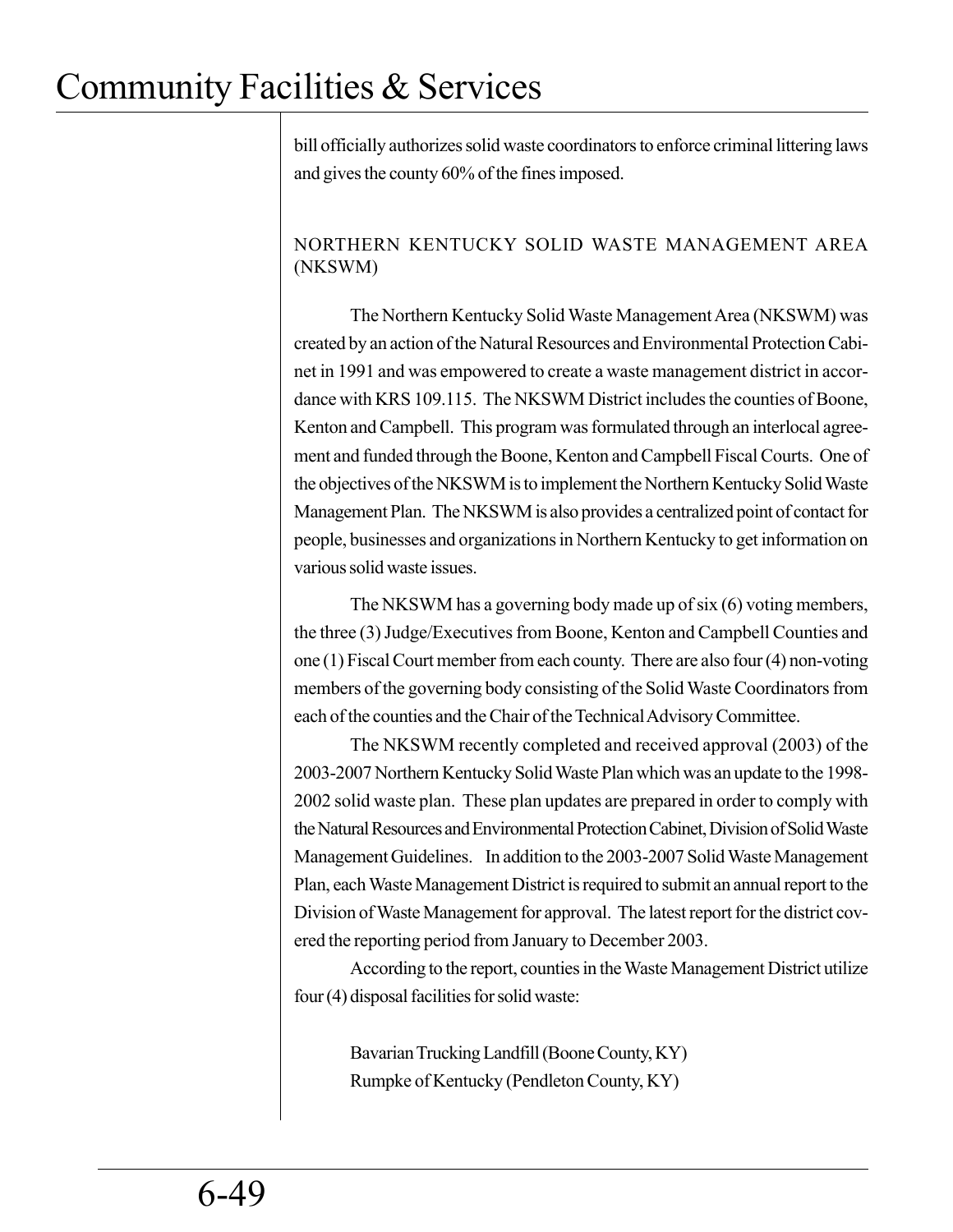Rumpke (Colerain, Ohio) Epperson Waste Disposal (Grant County, KY)

Only Kenton County has mandatory garage collection (where every household is required to subscribe), with Boone and Campbell Counties having Universal Collection Services meaning that garage collection is available to every household but participation is not mandatory. Rumpke, out of Cincinnati, provides garbage collection services in the City of Alexandria through a franchise agreement and in 2003 served approximately 2,595 households with a monthly cost per household of \$10.00.

In addition, there were thirty-one (31) chipping and mulching operations and twenty-six (26) recycling operations for use by those located in the NKWMD. Two (2) chipping and mulching operations were listed for Alexandria; A&M Tree Service and Golden Rule Tree Service. In addition, to Rumpke providing door-todoor recycling opportunities in Alexandria, additional recycling facilities there is a drop-off recycling center in Campbell County and the following:

Campbell County Road Department (located on Race Track Road, Alexandria) accepts appliances and scrap metal. Hazardous waste is also collected at the road department.

Campbell County Police Department (located on US 27 in Alexandria)-accepts cardboard, aluminum and steel cans, glass, plastics and newspaper.

Newport Public Works Garage (located in 6th and Wildcat in Newport)-accepts cardboard, aluminum and steel cans, glass, plastics and newspaper.

 There are also four (4) auto salvage yards/scrap metal dealers listed for Campbell County as follows:

Pike 27 Auto Parts at 4546 Alexandria Pike, Alexandria Reitman Auto Parts on Four Mile Pike in Camp Springs Newport Recycling at 527 West 10th in Newport River Metals Recycling at 1220 Licking Pike in Newport

In addition, it has been noted by the planning commission there are two  $(2)$ additional salvage yards in the county: Hennard's Auto Salvage and Bessler Auto Parts.